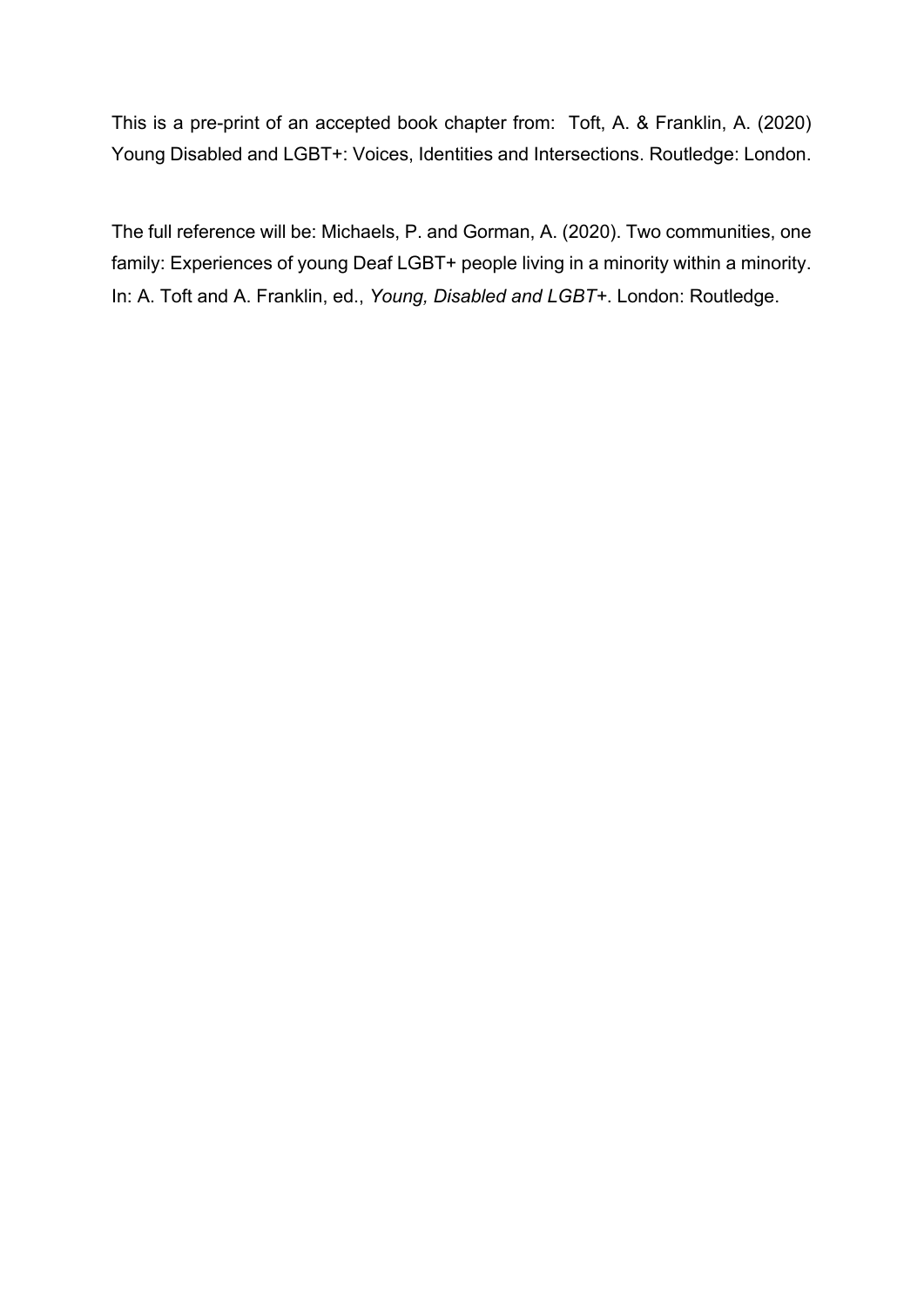# **Two communities, one family**

# Experiences of young Deaf LGBT+ people living in a minority within a minority

# *Paul Michaels and Abigail Gorman*

# **Introduction**

This chapter focuses on the young Deaf<sup>1</sup> LGBT+ community. We draw parallels to Third Culture Kids who are raised in a culture other than their parents which is often the case for Deaf children and almost entirely the case with young Deaf LGBT+ people. This community has a shared experience of growing up Deaf and LGBT+ which means that very often, meeting new people requires a degree of trust. Once that trust is built, there is strong support and acceptance from within the community. Certain cultural markers are examined within this chapter; these cultural markers identify a person as being involved with the Deaf LGBT+ community, including a sense of community, Gay Sign Variation, supporting other members of the community when access to information in a signed language is limited, keeping in touch, meeting up and acceptance of difference. We also look at the impact of how a lack of discussion around gender identity and sexual orientation can affect the identity of the young Deaf LGBT+ people and how their lives may have been different if discussions were conducted earlier on their life.

# **Methodology**

The data for this chapter was collected from two sources. The first was from participants involved in the Master's Degree by Research carried out by Paul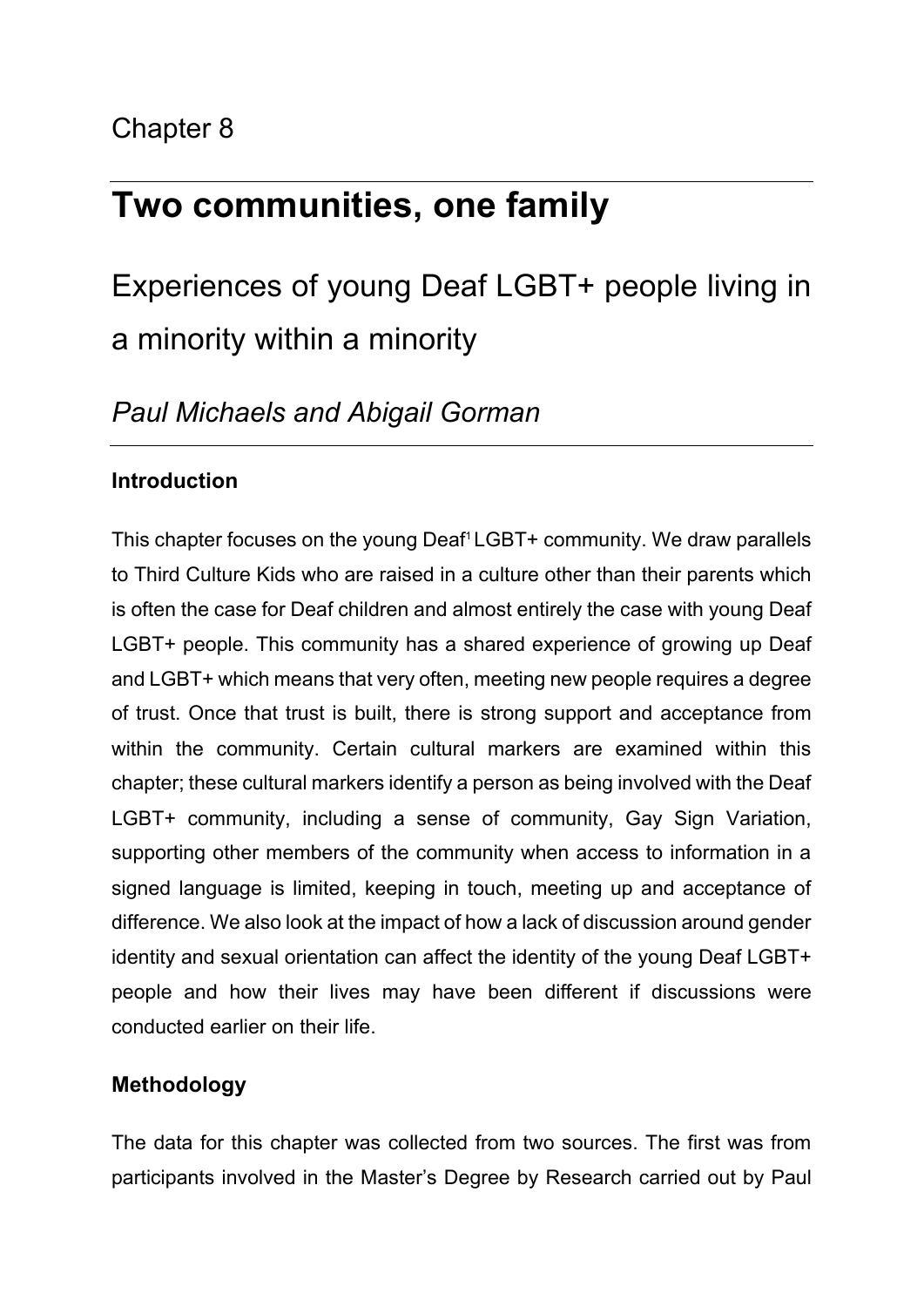Michaels in 2015 and the second from respondents to a call for research participants posted on the Deaf LGBTQ+ UK page on Facebook (available at www. facebook.com/groups/1644603052253227) on 7 December 2018.

The 2015 group included five people aged 18 to 35 taken from a total of 15 people interviewed at that time. The other ten people were not included in this data analysis because they were aged 36+ and outside of the focus of the chapter. All five interviewed were self-identifying as gay men and all lived in the UK. They were known to Paul socially or through his work as a sign language interpreter, therefore, the research was conducted using non-random sampling.

The interviews took place between 27 January 2012 and 26 February 2013 and there were two methods in which data were collected. The first method was through semi-structured face-to-face interviews, and the second method was a written questionnaire that was emailed to research participants and later returned by them. There was a mix of questions, with a majority of them being open questions of an attitudinal style and a small number of closed questions. All inter- views, apart from the one completed on the paper questionnaire, were video recorded on a handheld digital video recorder and later, to maintain the anonymity of the research participants, were fully translated from British Sign Language into spoken English by Paul and saved as an audio file. Express Scribe transcription software was used because of specific functionalities that make it easy to alter the speed of the playback of the audio file loaded. This feature enabled the audio file to be played slowly at a constant pitch in order to enable simultaneous typing of what was being heard, thereby creating a transcription of the original interview.

The 2018 group totalled 16 people aged between 18 and 30 who responded to a post by Abigail on Facebook in a group called Deaf LGBTQ+ and her Instagram account to attract international participants, requesting that people respond to six different questions by recording a short video of a maximum of one minute per response and send that in a private message to Abigail. She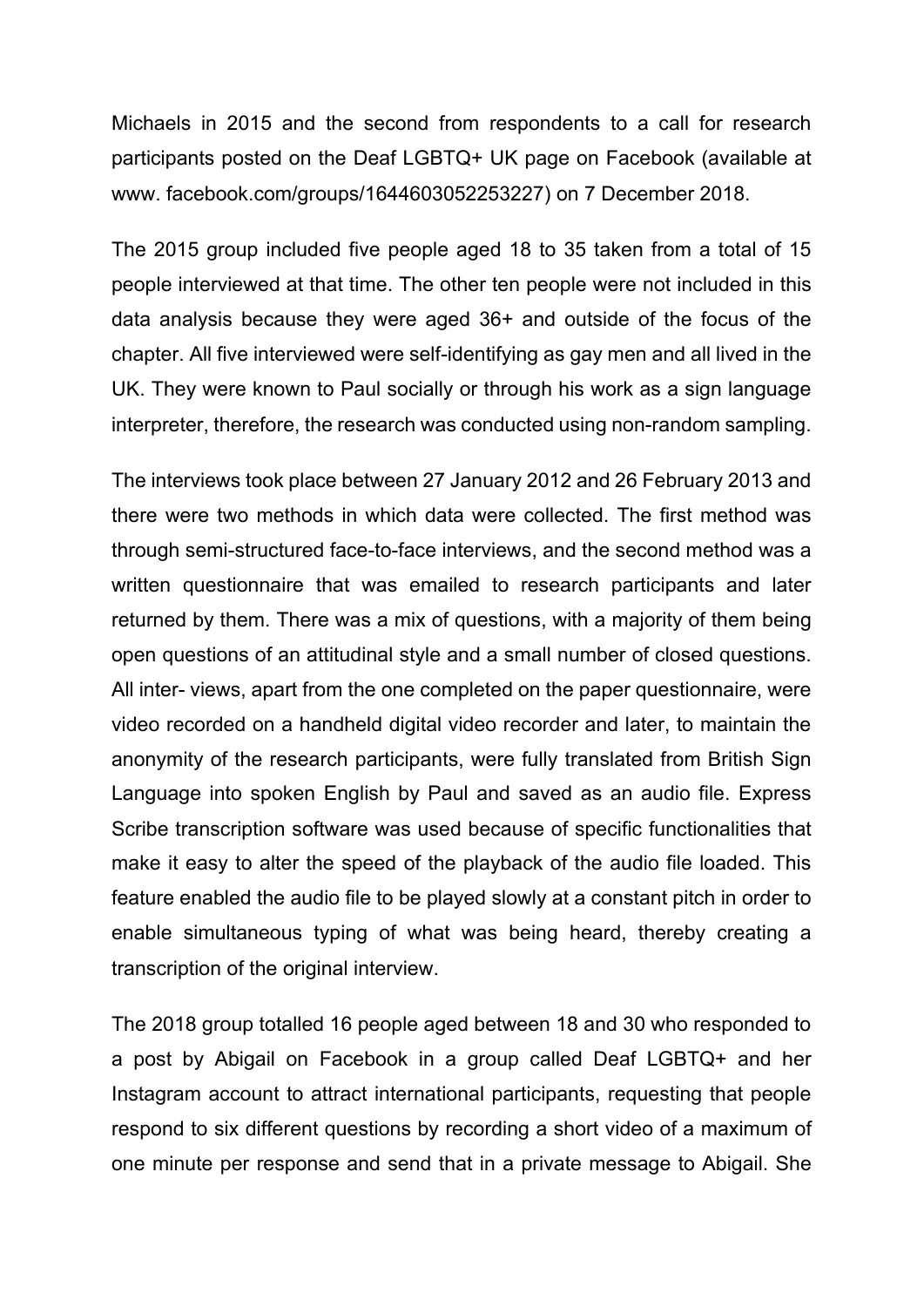subsequently translated the video clip directly from international sign language into written English. Responses came from people from Belgium (one person), Denmark (one person), UK (eight people), Estonia (one person), Ireland (one person), Sweden (two people) and New Zealand (two people).

The following tables present a breakdown of the research participants by name given by the authors (to protect identity), self-identifying sexual identity, country of residence and the year they provided the data (Table 8.1), and an explanation of their self-identifying sexual orientation or gender identity categories (Table 8.2).

| Name      | <b>Identity</b> | Country        | Year |
|-----------|-----------------|----------------|------|
|           |                 |                |      |
| Emma      | LW              | UK             | 2018 |
| Olivia    | LW              | Sweden         | 2018 |
| Isabella  | <b>MTFP</b>     | UK             | 2018 |
| Liam      | ВM              | New Zealand    | 2018 |
| Sophia    | <b>MTFP</b>     | <b>UK</b>      | 2018 |
| Charlotte | LW              | UK             | 2018 |
| Noah      | <b>PM</b>       | UK             | 2018 |
| Will      | <b>FTMP</b>     | <b>Denmark</b> | 2018 |
| Mia       | <b>BW/PW</b>    | New Zealand    | 2018 |
| Rob       | <b>GM</b>       | <b>Belgium</b> | 2018 |
| Logan     | <b>GM</b>       | UK             | 2018 |
| Mason     | <b>GM</b>       | UK             | 2018 |
| Oliver    | <b>GM</b>       | UK             | 2018 |
| Amelia    | QW              | Estonia        | 2018 |
| Jacob     | <b>GM</b>       | Ireland        | 2018 |
| Lucas     | <b>GM</b>       | Sweden         | 2018 |
| Michael   | <b>GM</b>       | UK             | 2015 |
| Alex      | <b>GM</b>       | UK             | 2015 |
| Ethan     | <b>GM</b>       | UK             | 2015 |
| Aiden     | <b>GM</b>       | <b>UK</b>      | 2015 |
| Joseph    | <b>GM</b>       | UK             | 2015 |

#### *Table 8.1* Research participants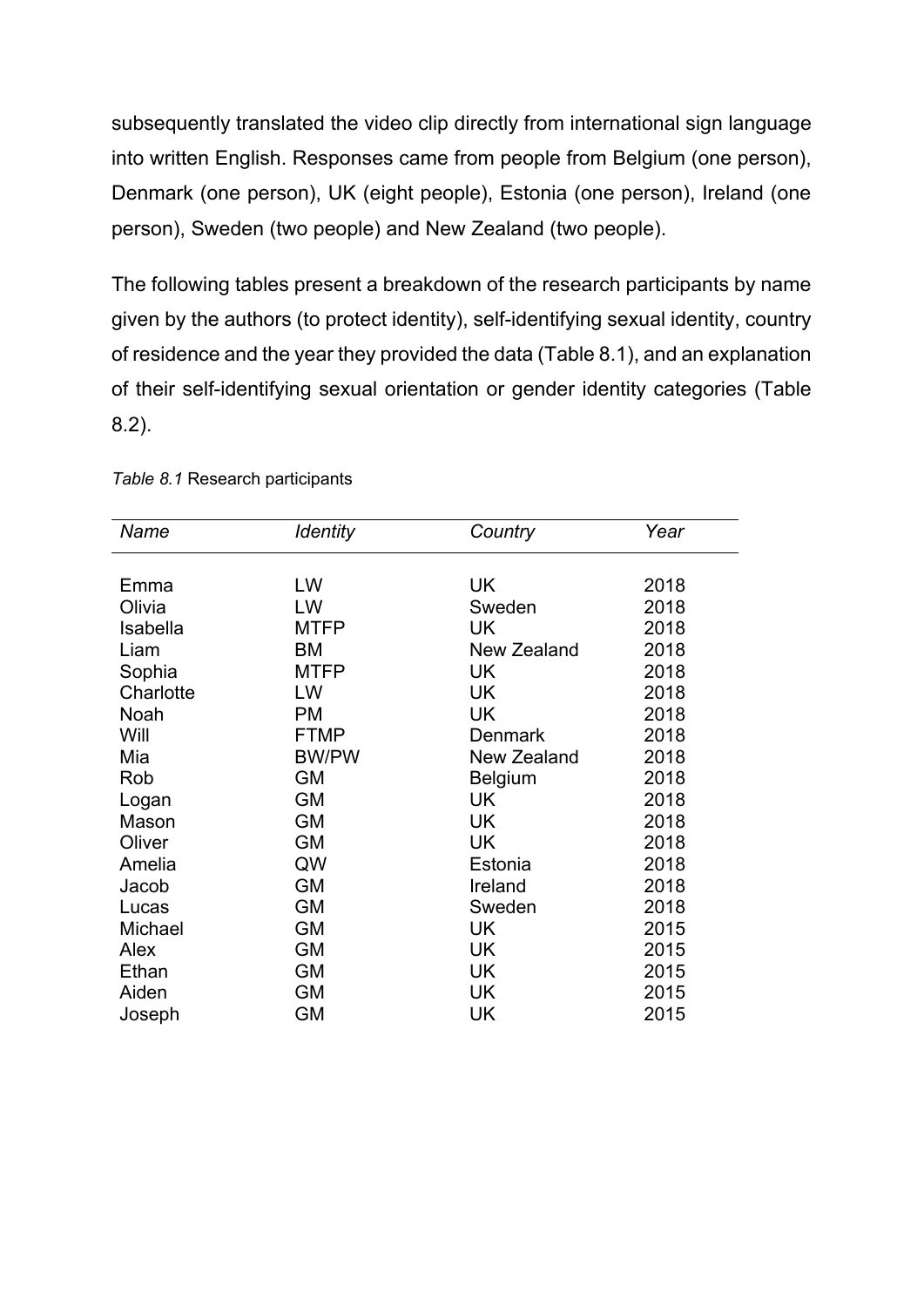*Table 8.2* Key to self-identifying sexual orientation or gender identity categories

| ВM<br><b>BW</b><br><b>FTMP</b><br><b>GM</b> | <b>Bisexual Male</b><br><b>Bisexual Woman</b><br>Female to Male Person<br>Gay Male |
|---------------------------------------------|------------------------------------------------------------------------------------|
| LW                                          | Lesbian Woman                                                                      |
| <b>MTFP</b>                                 | Male to Female Person                                                              |
| <b>PM</b>                                   | <b>Pansexual Male</b>                                                              |
| <b>PW</b>                                   | Pansexual Woman                                                                    |
| QW                                          | Queer Woman                                                                        |

#### **The Deaf community**

When Mindess (2006: 79) talks about the Deaf community, she explains that 'every culture is made up of individuals, and within each culture there exist variations shaped by the background and personality of its members'. That is most certainly the case with the sub-group of the Deaf community which is known as the Deaf LGBT+ community. The ideology of variation can be exciting and provide us with a rich community, but the reality of growing up and being involved in a collectivist society, which the Deaf community is often described as (Mindess, 2006), can be daunting at times.

When a new-born is first diagnosed as Deaf, this can come as a shock to the parent, mostly due to the lack of information about deafness and the general perception about what Deaf people are able (and more commonly not able) to do. As a result of this, most parents want their children to be 'normal' and fit in with all the other children at the nursery or school. As most Deaf children are born to hearing parents (Mitchell and Karchmer, 2004), and based on information given to them by their first point of contact, usually medical practitioners, very early on in the child's life, the parents will want to begin to normalise their child. This usually involves giving them hearing aids or cochlear implants and wishing to send them to mainstream schools when they become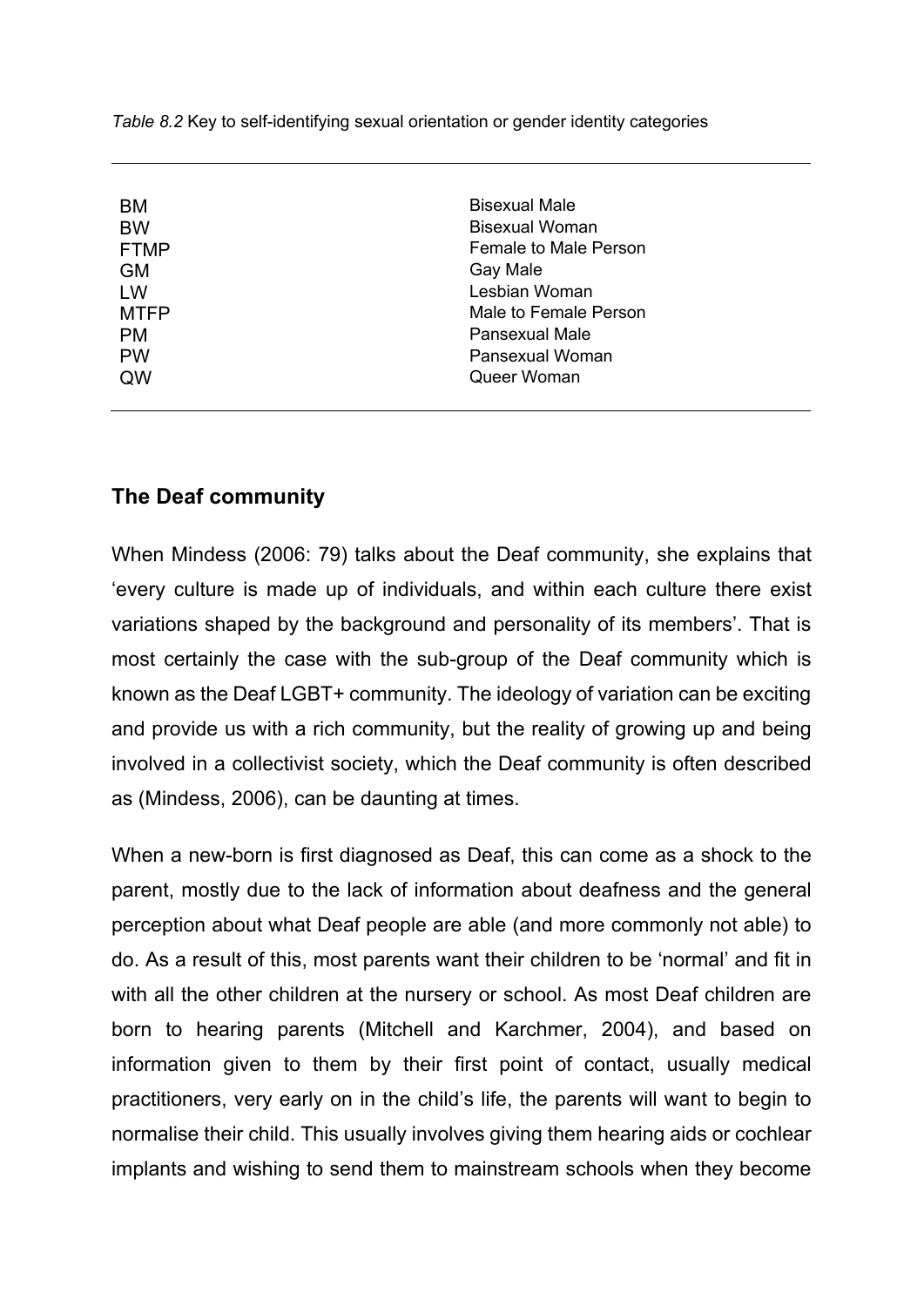of age. More often than not, the information given to them by the doctors will be from a medical point of view and not a cultural one. Such a view in general does not recommend assimilation of the Deaf community, and this often leads to isolation, loneliness, invisibility and oppression.

As Stone and Stirling (1994) explain:

The deaf children of hearing parents often live exclusively in the 'hearing' culture and have minimal contact with deaf role models, a situation that may lead to more identity confusion and less acceptance among members of this group. (1994: 49)

They go on to explain that from the 43 students (aged 7–15) they interviewed from an elementary school in Washington, DC, most of the children with Deaf parents accepted their deafness while many of those with hearing parents hoped or expected their Deaf identities to change in adulthood to 'become more similar to the hearing members of their families' (Stone and Stirling, 1994: 51– 52). This goes to show the different experiences of Deaf children growing up in familial households different to themselves.

# **Deaf and LGBT+ within the Deaf community**

Like Deaf people, members of the LGBT+ community will also often grow up in familial cultures different to themselves, resulting in a coming-out process at some point in their life. Therefore, for Deaf LGBT+ people there is usually a double 'coming-out' process: one as a Deaf person early on in life and one as LGBT+ person later on. For some, this can be a stressful experience, depending on what kind of attitudes other people have. However, a second coming out for a Deaf person as LGBT+ may be less traumatic for Deaf LGBT+ people because fortunately, many Deaf young people are protected from homophobic verbal abuse because of their deafness – this is not to say that they don't experience it, but they may not have to endure the same level of abuse that their hearing peers would be subjected to in public.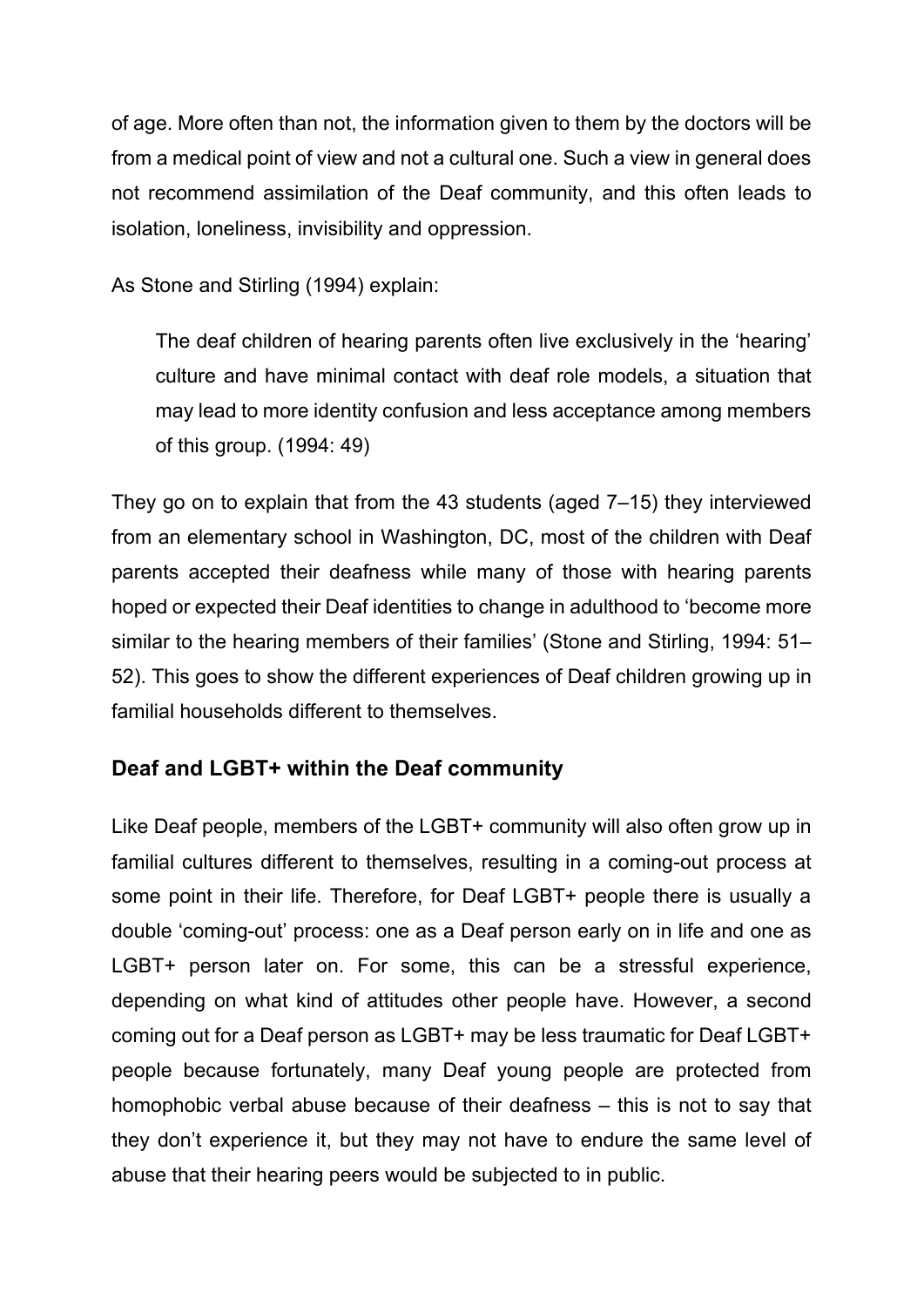It is difficult to quantify the number of Deaf LGBT+ people in the UK that face this experience. Michaels (2015) attempted to estimate this figure but recognised that because of the lack of reliable data, the number of members of the community will always have to be speculated upon. This is supported by Ladd (2003) when he acknowledges that:

it is commonly said that there appears to be a much larger percentage of Gay and Lesbian Deaf people than in the majority society, especially within Deaf families. However, there is almost no research into these subject and speculation would be unhelpful. (2003: 63)

It is possible that because the use of sign language is visual, a group of people signing at a Deaf LGBT+ event may be made up of both members of the LGBT+ community as well as their friends and allies, thereby appearing to be larger numbers of LGBT+ Deaf people than there actually is. Deaf LGBT+ people are often comfortable mixing and socialising with any member of the Deaf community (Chong, n.d.) because the shared experience of deafness becomes a priority rather than sexual orientation. Additionally, because the Deaf community is relatively small and intimate, people may be more comfortable and open about their sexual identities compared to other communities.

## **Third Culture Kids**

As highlighted earlier, most Deaf LGBT+ people are raised in familial and social settings different from their own identity as Deaf people and LGBT+ people. To be able to understand how this might affect a Deaf LGBT+ person, we can view it from the perspective of the similar situation described as Third Culture Kids:

A Third Culture Kid (TCK) is a person who has spent a significant part of his or her developmental years outside the parents' culture. The TCK frequently builds relationships to all of the cultures, while not having full ownership in any. Although elements from each culture may be assimilated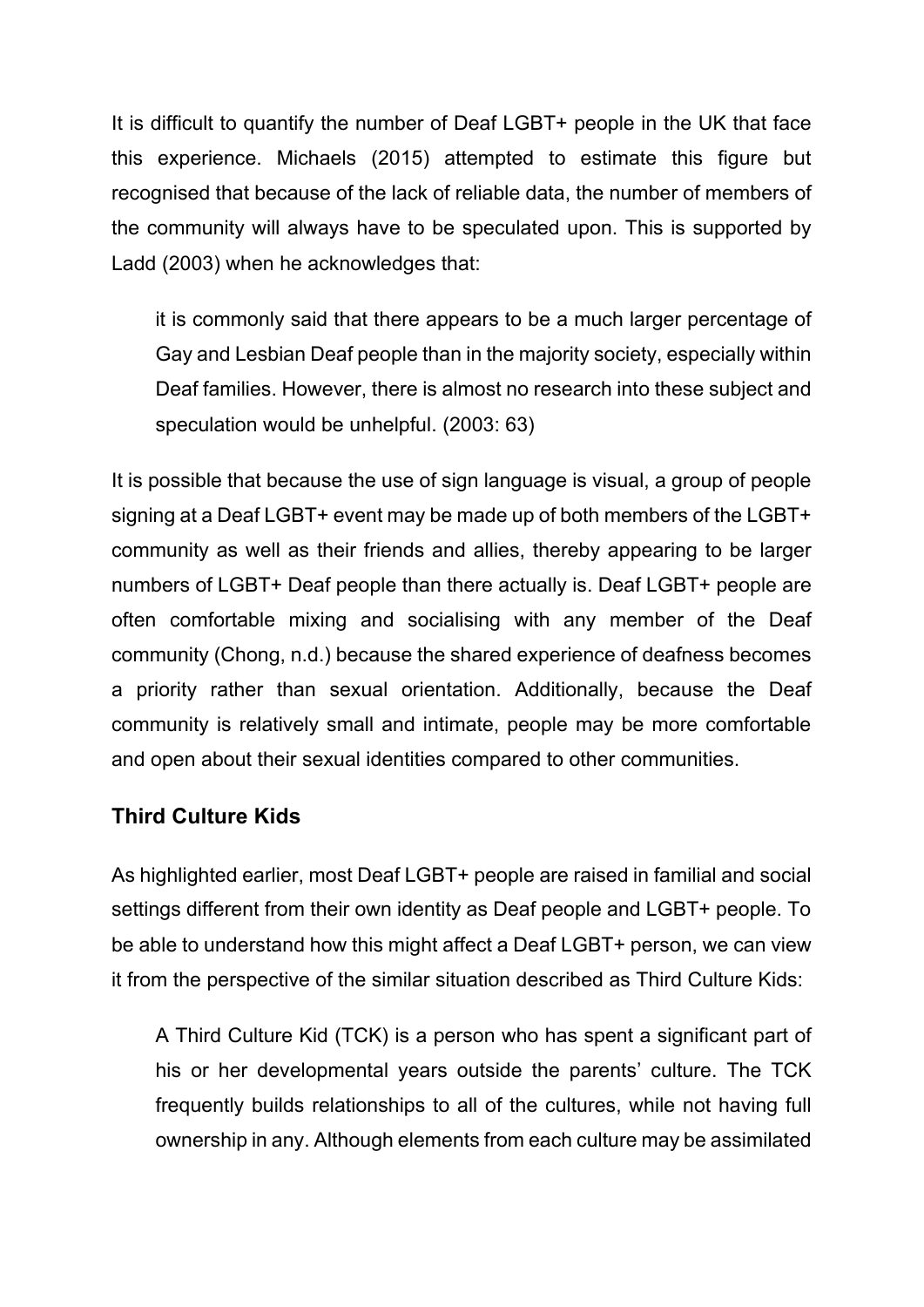into each TCK's life experience, the sense of belonging is in relationships to others of similar background. (Pollock and Van Reken, 2001: 19)

It can be argued that Deaf children born to hearing parents will spend a significant part of their developmental years outside of their parents' culture. They are not hearing, and there are cultural differences between Deaf and hearing people. However, if Deaf children are exposed to members of the Deaf community, they may adopt some of both the hearing and Deaf cultural norms because of growing up in both cultures. However, as Pollock and Van Reken (2001) explain in the preceding extract, they may not have full ownership of both at this time. Some people may experience stronger links to one community than another, due to cultural immersion and language preferences.

#### *Deaf young people as Third Culture Kids*

When analysing the data collected from our research participants considering the young Deaf person as a Third Culture Kid, there are additional factors which should be considered. The first is the sign language the young person will acquire growing up. As Noah reflected, 'I use the language every day, I talk to my friends and family daily, so I am reminded that I am Deaf every day' (PM, UK, 2018). In some cases, like Liam shared, even if the parents are also Deaf, they will still not be able to share the same full cultural experiences as their children.

My parents will never understand what I'm going through. Both [Deaf and LGBT+] communities are small and both understand what oppression means. They both like to have their own clubs where they can relax and be themselves. I like to go to those places because I know I can grow and flourish there, because the outside world won't give me the chance to do that on there. (BM, New Zealand, 2018)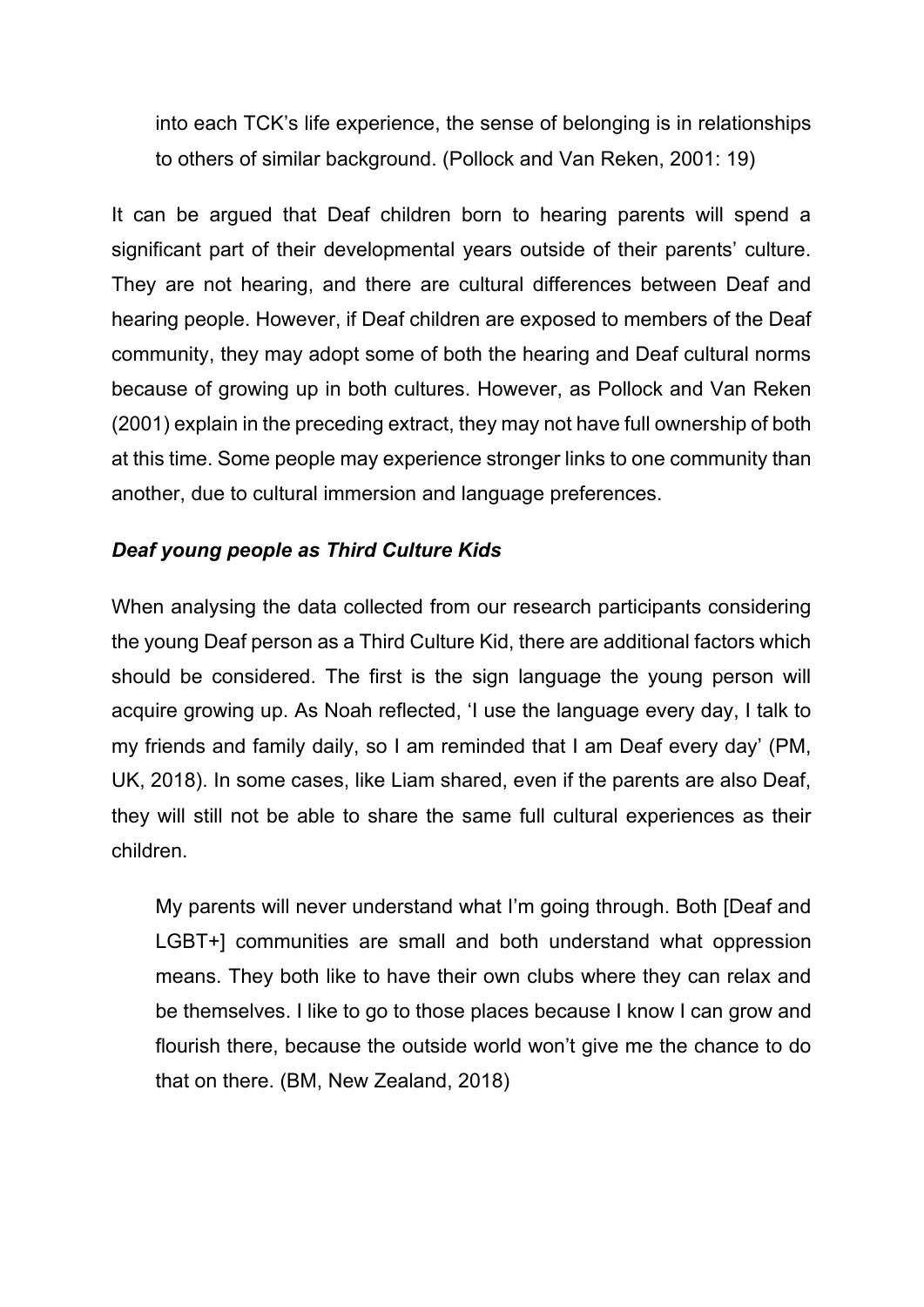Straddling the Deaf and hearing worlds can be challenging for Deaf people and there is an expectation that they will have to be the ones to have to adjust themselves on a daily basis, as Michael explains:

I'm kind of in both the deaf world and the hearing world. My family are hearing and I've got lots of hearing friends. At work I talk and then I go into the deaf community and I have to really adjust myself. (GM, UK, 2015)

Like other TCKs, some of our research participants reported that when they felt they developed an early sense of belonging, it tended to be with other Deaf children and young people.

I would look up to my friends because they were very confident, they were very assertive… the Deaf community is very small so you do have friends all around you as a Deaf person… if you meet a Deaf person for the first time you almost kind of become friends with them and that sticks for life… A few of my friends will tell me things and I'll learn from them. People share a lot in the Deaf community. (Alex, GM, UK, 2015)

The Deaf LGBT+ young person can be 'othered' in a similar way to a TCK because of their deafness and the sign language they may use as a first or preferred language and also because of their sexual orientation or gender identity. This sense of otherness often increases later in life when exploring gender identity and sexual orientation. It is at this time when the Deaf LGBT+ community will become fundamental in their life.

## **Young Deaf LGBT+ cultural markers**

Now that an overview of the Deaf LGBT+ community and how it can relate to feelings of otherness similar to TCKs has been shared, we would like to give a sense of what it is like to be young, Deaf and LGBT+ and this is achieved by sharing what the young people chose to tell us about their life experience. The research participants broached numerous topics, so what follows are the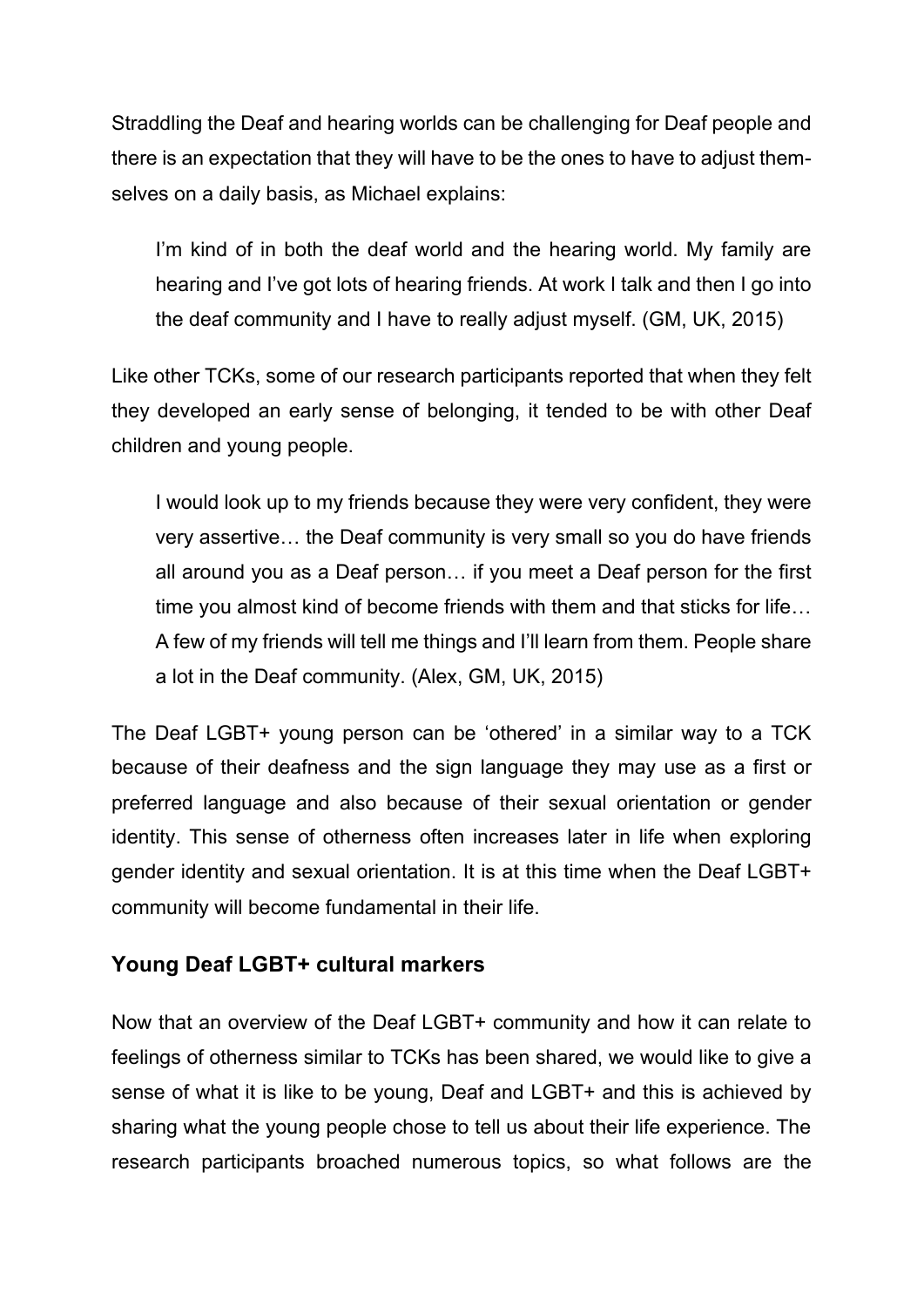themes identified including a sense of community, trust, support, education, Gay Sign Variation and contact with the community.

#### *Sense of community*

One of the major cultural markers of being Deaf and LGBT+ was the sense of com- munity one feels when sharing life experiences with other Deaf LGBT+ people. This was expressed by one young person when they said 'we have a strong Deaf community and then you throw in the LGBT+ aspect you get an even stronger community. The support is unbelievable' (Isabella, MTFP, UK, 2018). This was also expressed by Olivia who said that '[t]he first [positive] thing that comes to mind is the community, both the Deaf and the LGBT+ community. Especially within the LGBT+ community' (Olivia, LW, Sweden, 2018). There is a sense that there is something extraordinary when the two communities come together as was highlighted by Rob when he said 'I'm a member of a *supersuper minority*. I'm part of two minorities who have their own cultures. I find that to be a very rich experience for myself' (Rob, GM, Belgium, 2018) (emphasis added).

Being a member of a number of communities and adopting multiple cultures can have a positive effect on people.

I think as awareness of intersectionality is spreading it is also easier to be proud of multiple identities, so it's not that everyone's expected to identify as Deaf only at the deaf club anymore, but that there's an awareness that people are diverse and there are layers to peoples' identities. (Olivia, LW, Sweden, 2018)

This can often be forgotten by families who do not relate to being part of a specific minority status on a daily basis. One participant felt that '[t]he most positive thing of being a Deaf Youth LGBT is that the Deaf community as a minority accepts what my religious family wouldn't' (Lucas, GM, Sweden, 2018). The feeling of acceptance as a gay man in a Deaf LGBT+ community is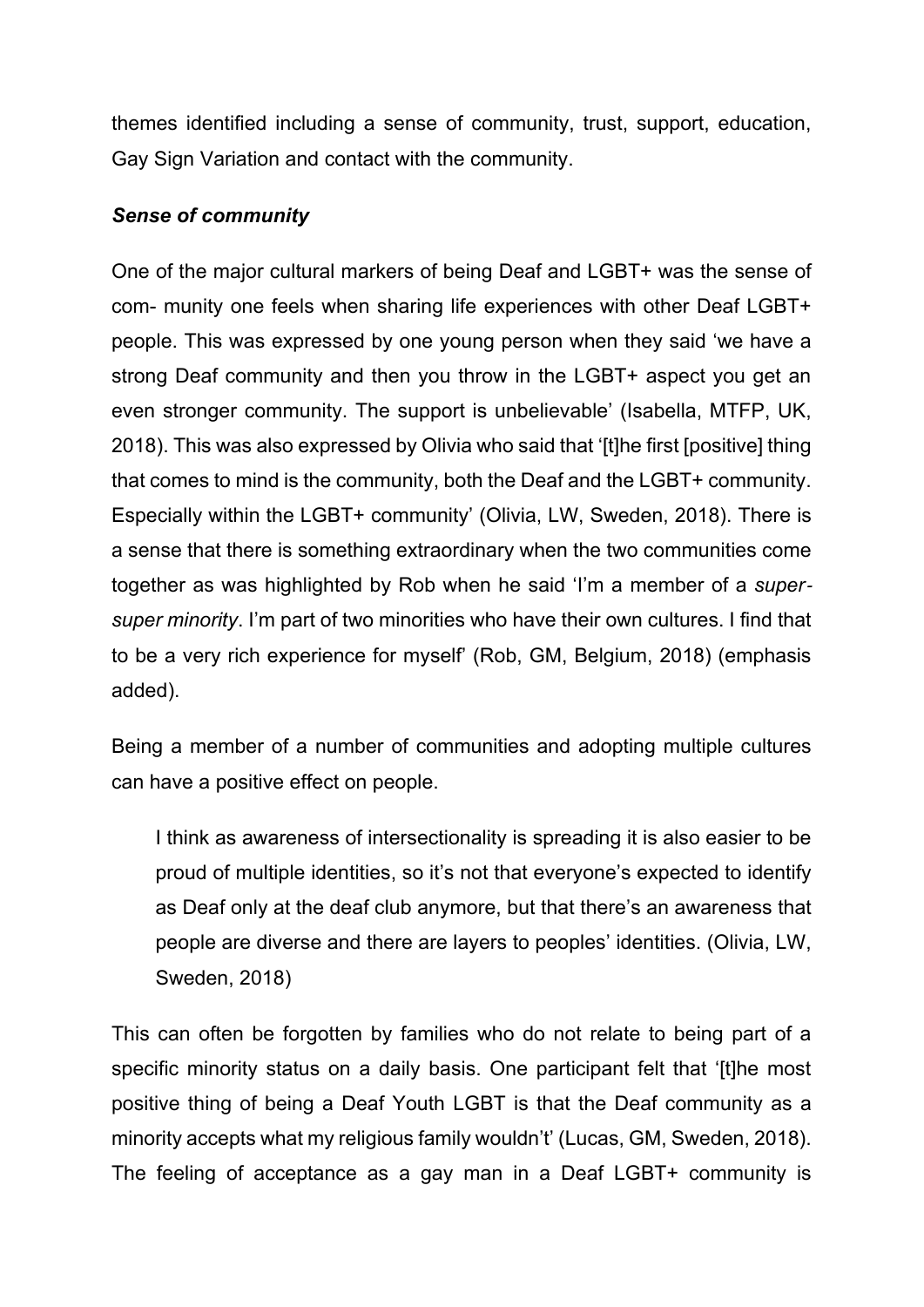important to this person as they feel they are not accepted within their religious family. They are 'different to the "norm" ' (Oliver, GM, UK, 2018). The Deaf LGBT+ community sees past their religion.

It was also recognised by Aiden, a forward-thinking participant, that Deaf people and hearing people could and should work together to achieve things. His views centred around engaging the right people with the right experience to work together, whether they be hearing or Deaf, and encouraging the introduction of different perspectives, thereby fostering greater results.

A lot of Deaf people think that hearing people control everything but I don't think that's always the case… We do need hearing people. They've got experience that we might not have in certain things. I think that's the way forward. (GM, UK, 2015)

He felt that without the right individuals working on community projects, there was the potential that the desired aims and objectives of the community would be at risk of being accomplished. He understood that many members of the Deaf community felt they could trust individuals from the Deaf community more than hearing people, who were leading organisations that were established to serve the Deaf community.

#### *Trust as a result of shared experience*

Some of the sense of community that Deaf LGBT+ people feel comes from the shared experience of the minority status that the Deaf community and the LGBT+ community have. As one research participant explained, 'I feel it's easier to be understood as a Deaf person, probably due to my own experience of belonging to a minority group' (Olivia, LW, Sweden, 2018). However, there are cases where although both communities share cultural behaviours, due to the lack of information and understanding of gender identities, some people consider themselves to be in a third minority group.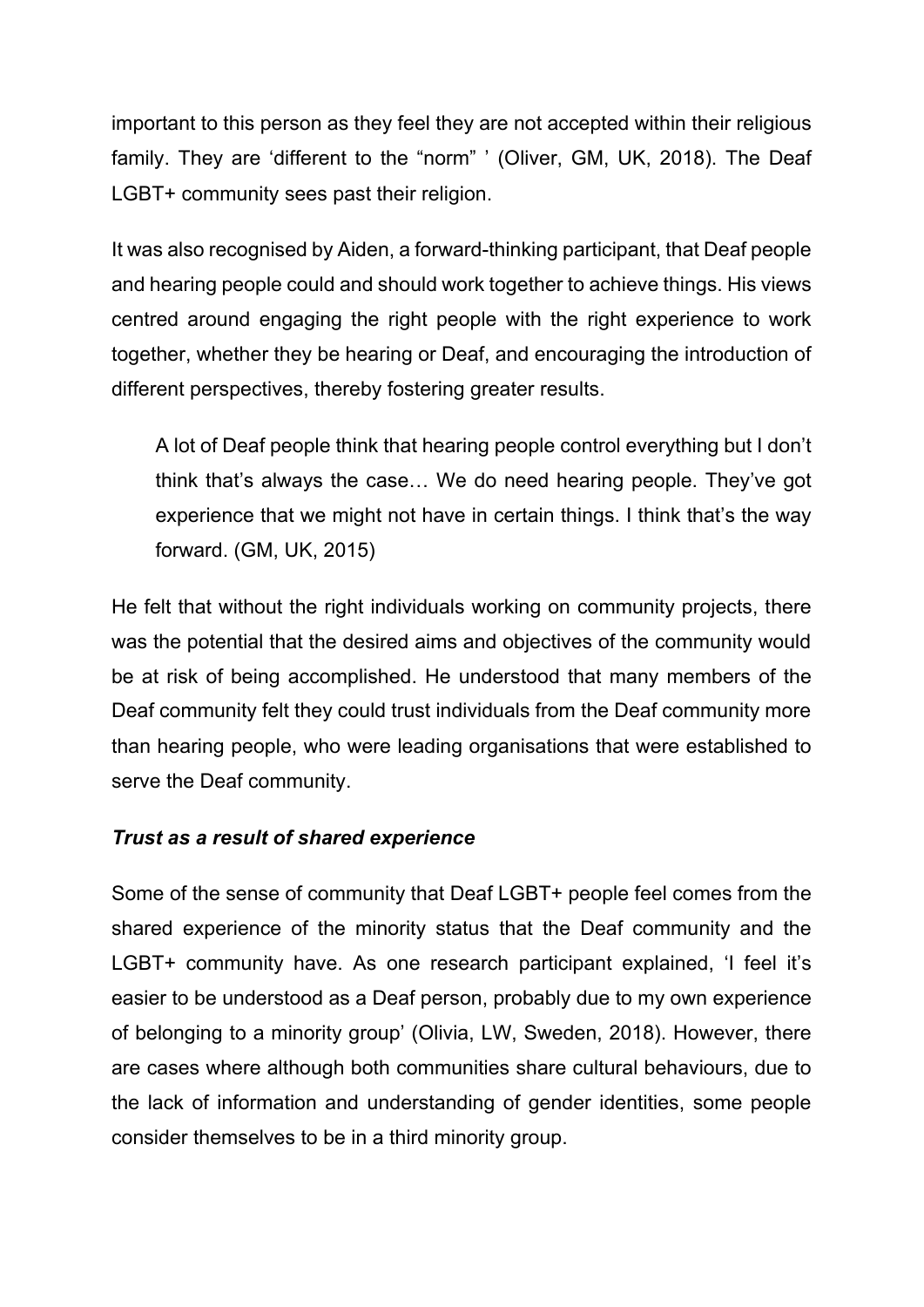I don't think my identities interlink and I don't know how I can make that happen. Perhaps if I met other Deaf trans and engaged in conversations and create a new community where there's a shared understanding. I don't have that at the moment. (Will, FTMP, Denmark, 2018)

Transgender Europe (TGEU), an organisation with a vision of people living 'according to their gender expression without interference and where trans people are respected and valued' (TGEU.org, 2019) produced a report titled *Oppression Squared: D/deaf and Disabled Trans Experiences in Europe* as a result of their 'Expert Meeting on D/deaf and Disabled Trans Experiences' held in Berlin in July 2017. They found that

[t]he fact that both transphobia and ableism<sup>2</sup> are often ingrained within many of the numerous service providers that D/deaf and disabled trans people come into contact with, means they are likely to experience discrimination in relation to both aspects of their identities when simply trying to have their needs met. (Gale, 2017)

TGEU found that healthcare settings in particular, were inaccessible to D/deaf trans people because of peoples' attitudes, gatekeepers, poor access and lack of autonomy, choice and control, and that 'LGBTQI organisations have a key role to play in advocating on behalf of D/deaf and disabled trans people' (Gale, 2017). Will did not feel he had a network to connect with and TGEU found that 'D/deaf and disabled trans people as for everyone else… are currently missing out on valuable experiences within the trans community' because of a lack of 'engagement with LGBTIQ organisations' (Gale, 2017).

#### *Trust within the community*

Yet when there is a sense of shared experience, there often comes a sense of trust. However, it can take some time to build trust and welcome people into the community, and thereby protect oneself from betrayal or rejection. Aiden said that '[t]he Deaf community is quite small, so you're used to knowing people so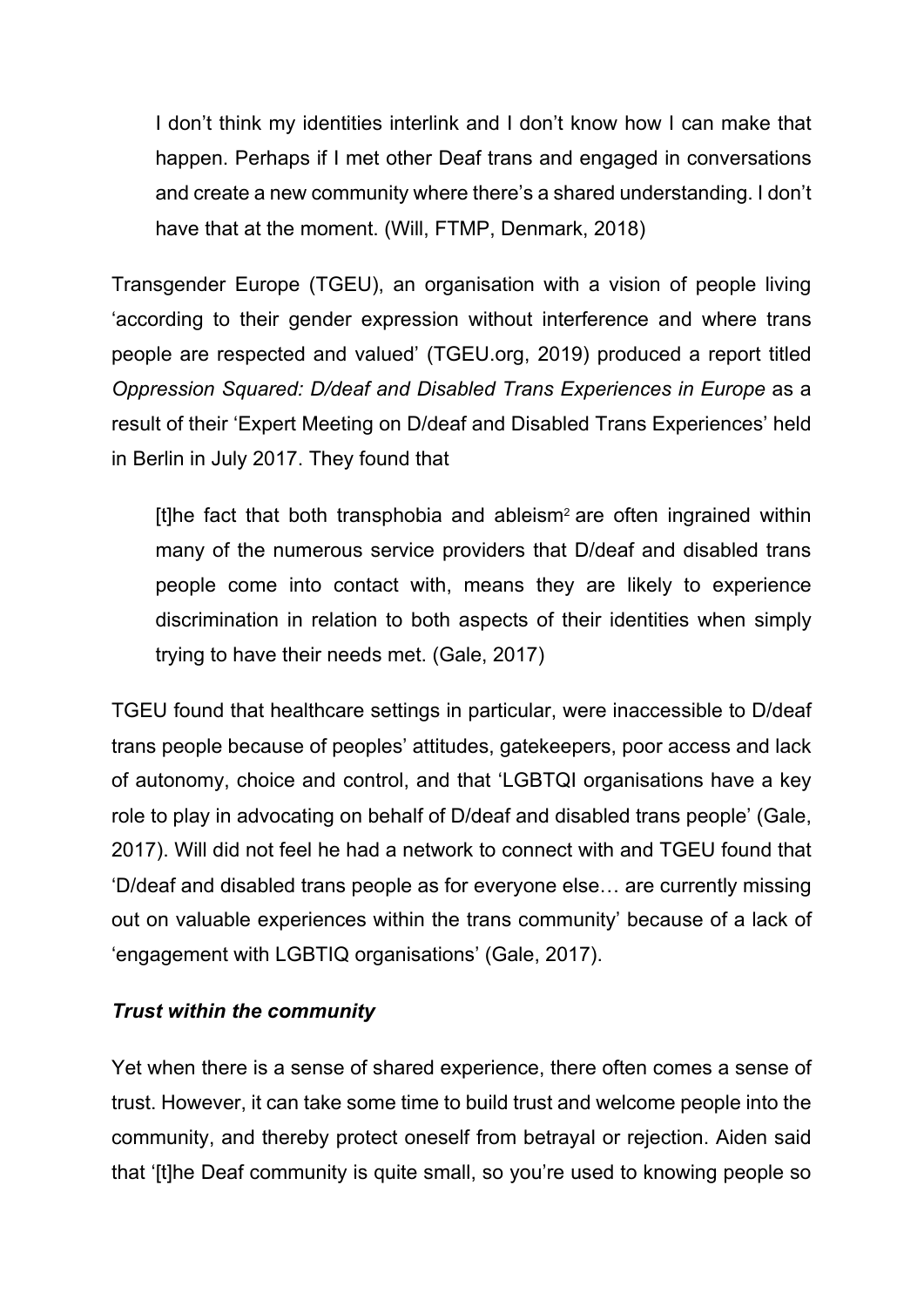when a new person comes along you need to get to know that person a bit' (GM, UK, 2015).

Knowing that you can trust someone coming into the community is important:

People share a lot in the Deaf community… Telling somebody something and them telling somebody else is not that good. You can't have many secrets in the Deaf community. I'll watch things on TV like *EastEnders*  [British soap opera] and everyone knows everything about each other and it's a bit like that with the Deaf community. (Alex, GM, UK, 2015)

This validation of trust can come in the form of a 'reference' from a fellow Deaf gay community member to save 'time and effort of building friendship and trust with a person who would prove unaccepting' (Kane, 1994: 484). Perseverance and regular contact can be one way of building and maintaining trust. Once this trust is established, it fosters support from fellow members of the community which is an important part of being a member of the Deaf LGBT+ community.

They've got confidence with each other. They can be themselves and they've all got something similar in common. Outside of that comfort zone, they could feel nervous and could feel that they wouldn't know how to cope, so when they're in that community they are very comfortable and very confident. So, I would say that there is a different culture because there is a commonality there. Deaf gay people in the Deaf gay community can be themselves, they can sign how they want, they can say what they want. They can be quite feminine or straight acting. It really doesn't matter. The way they behave, the way they dress, because they'll feel comfortable. (Alex, GM, UK, 2015)

However, even though there may be trust within the community, there is still a world outside of it that can be a daunting place for Deaf LGBT+ people. As one participant expressed, 'Despite being openly gay amongst my peers, I still get anxious about facing homophobia or to be judged on my sexuality every day.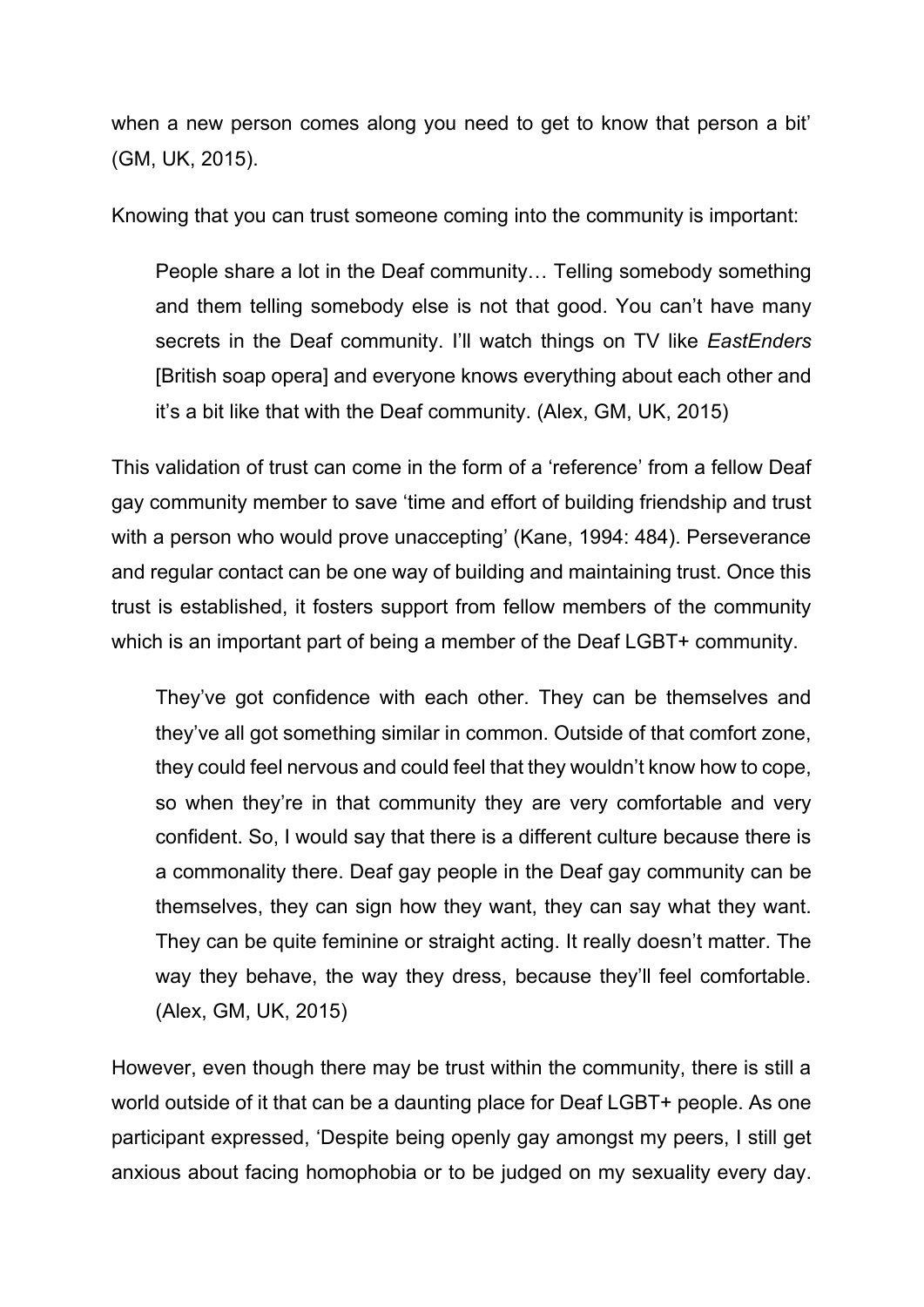This and being Deaf can cause some anxiety especially in public' (Oliver, GM, UK, 2018).

#### *Support within the community for young Deaf LGBT+ people*

The feelings of being understood as a Deaf person, a sense of belonging, creating new communities of shared understanding and trust can provide the members of the Deaf LGBT+ community with a significant amount of support as one research participant expressed.

Great community and support network. Nowadays it's more 'acceptable' to be LGBT+ so we can be ourselves in public… We have a strong Deaf community and when you throw in the LGBT+ aspect – you get an even stronger community. The support is unbelievable. (Isabella, MTFP, UK, 2018)

However, the reality for many Deaf LGBT+ people is that there is a severe lack of support for them. There is the situation where the individual has to either access services for Deaf people or LGBT+ people but not necessarily targeted to Deaf LGBT+ people. This results in individuals being forced to choose between ser- vices for hearing people where there may not be adequate access to information in sign language or services that are run by either Deaf people or sign language users who provide support to Deaf people in various ways such as advocacy or interpreting. This can be problematic for a Deaf person because as the Deaf community is close-knit, this will mean they may not benefit from privacy and confidentiality. Additionally, this could also mean that they may have to 'out' themselves, depending on the reason and which services they need to access. Sadly, the third option is not to access services at all. The types of information the people who participated in this research expressed difficulty in access related to such areas as adoption, services for trans people, youth groups, services in new cities, sexual health information and social activities and entertainment, including social clubs and LGBT+ venues.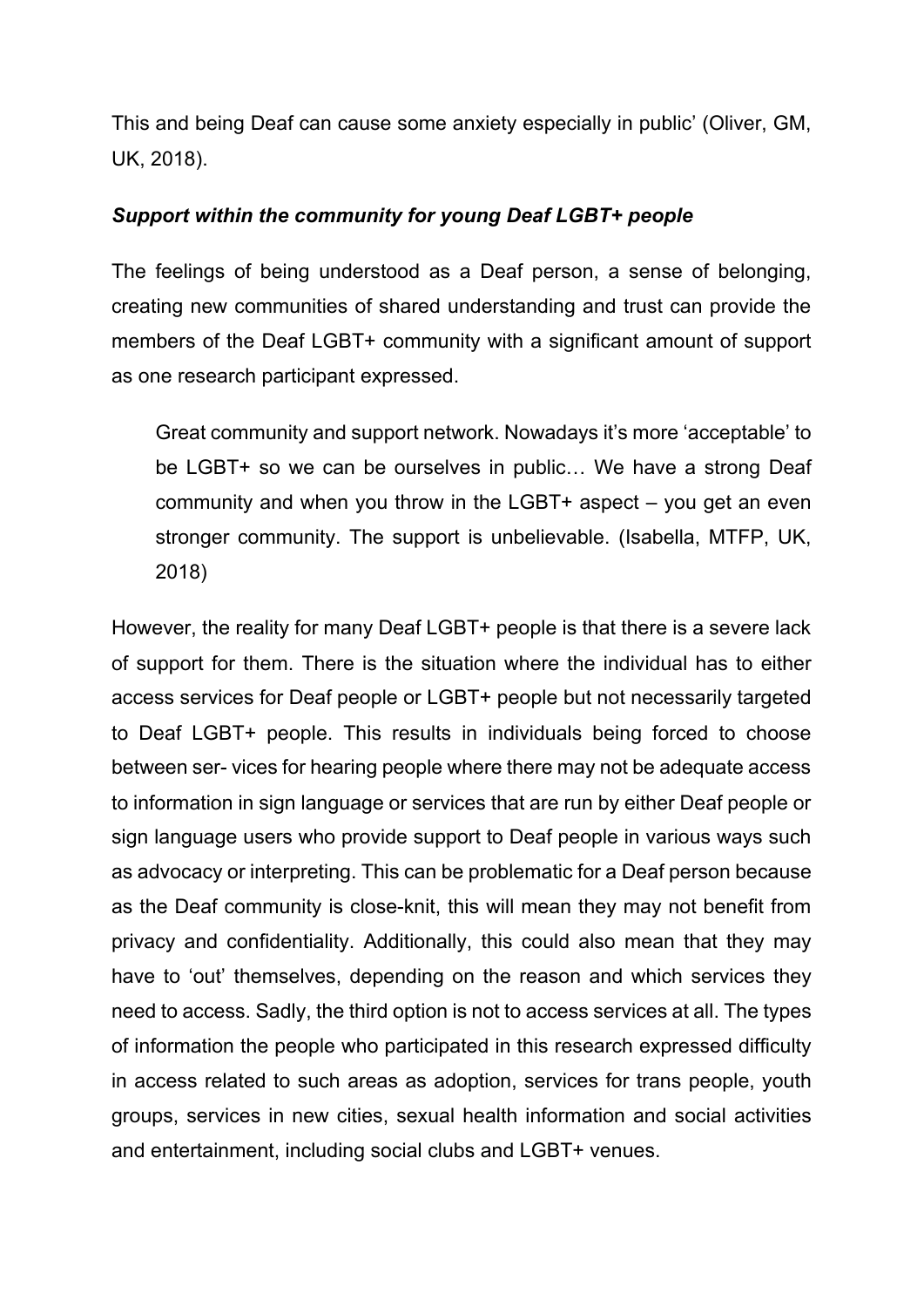I do not currently have access to support for all my identities as being young, Deaf and LGBT+. While I can kind of access support as a young person (youth groups, youth board, friends), and I can access support as a Deaf per- son (services, interpreters, Deaf community, Deaf events, friends etc.), I do not always have access as a LGBT+ person, in an accessible way or in a safe space in a Deaf setting. (Mia, BW/PW, New Zealand, 2018)

Because sign language is a first or preferred language, to be able to access main- stream services, there is the need to engage the services of a limited pool of sign language interpreters which, given how small and intimate the Deaf community is, alters the dynamics of the situation for the Deaf LGBT+ person and the professionals involved. This puts the young Deaf LDBT+ community at a disadvantage by disempowering their independence.

When I was younger, it was so difficult to access services because I lived in a small city – which means if I tried to get an interpreter – the chances of me getting an interpreter who I knew would be highly likely. I didn't want to be outed, so I would look for support online. I would go into chat-rooms and ask for support from people all over the world. As lovely as they were, I didn't feel like I got much support from them as I could have if I was able to access services face-to-face. I feel I needed support in person, not online. (Liam, BM, New Zealand, 2018)

However, there are some positive efforts being made to make events and services accessible for Deaf LGBT+ people.

A year ago, there was a Baltic Pride, and they released the programme for the day. I got into touch with them to ask if they could provide interpreters. They said they would be happy to but not for the whole programme, which I understood as it would be the first time they've done it. But I hope in the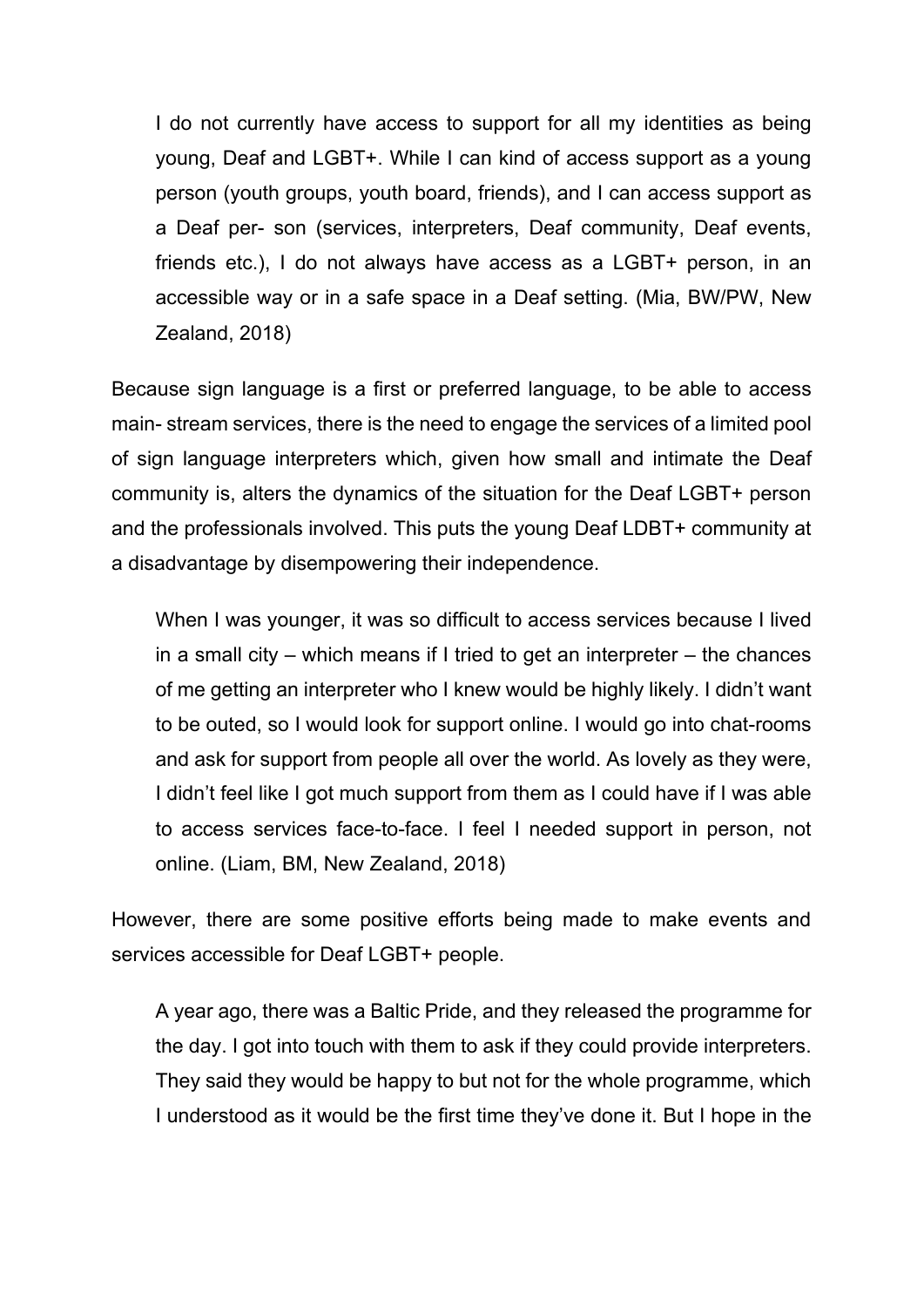future, we can work with them and give them information on how to provide accessibility to Deaf people. (Amelia, QW, Estonia, 2018)

For Deaf people, having real access to mainstream events ensures full participation and inclusion in society, without them being made to feel like second- class citizens. It is therefore disappointing to hear that even when there is a dedicated service for Deaf individuals, the amount of time it takes to access this can be disproportionate, compared to hearing people's access. Logan expressed that 'I don't really access support. I am currently in the process of getting BSL counselling, but this is taking its time… almost a year since application' (GM, UK, 2018).

The difficulty in accession services creates an environment where people are reluctant to engage and Mason described life as being '10 times harder' (GM, UK, 2018) for Deaf people compared to the majority hearing population. Young Deaf LGBT+ people constantly have to find alternative methods of accessing services including online or via a text relay service. However, Oliver said they 'would rather not use a text relay service when it becomes a personal and/or sensitive issue' (GM, UK, 2018) and without early intervention, this can seriously affect a persons' physical and mental health.

#### *Support within education settings for the young Deaf LGBT+ community*

One major area that the young Deaf LGBT+ people talked about was the lack of support in education regarding their LGBT+ identity.

I strongly feel that LGBT+ education in schools is of paramount importance. This is to show Deaf kids that sexuality and gender are two separate topics. Raising awareness is vital in reducing bullying, stigma etc. I strongly encourage that LGBT+ education should be introduced in schools to give every child the feeling of love and acceptance of whatever and whoever they are. (Sophia, MTFP, UK, 2018)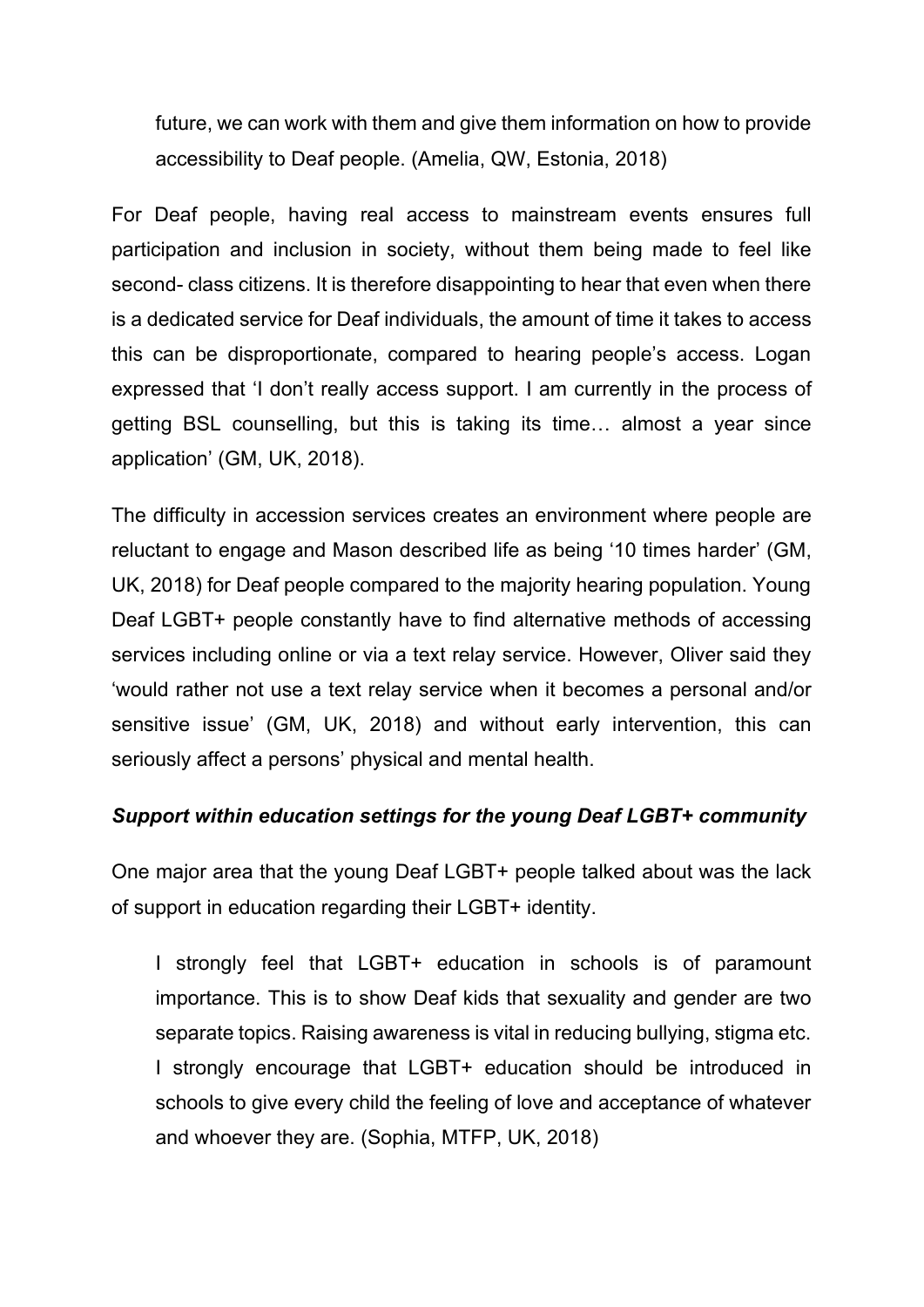It was felt that individuals would have explored and had a better understanding of their identity earlier on if they were given support. Many people expressed a feeling of having had wasted lives by not being educated to the options available to them and having had the knowledge, they would have felt more confident to be themselves, felt less confused, be more open and honest and more willing to ask the questions they felt they wanted to. Having the discussions and education in school would have provided a space that may not have been available elsewhere, in the home, for example. Mia said that '[b]ecause I grew up in a Christian family, where LGBT+ was looked down upon, LGBT+ education at school would have given me a separate environment or opportunity to feel more OK about myself' (BW/PW, New Zealand, 2018).

These discussions in school would have also encouraged everyone to consider themselves as individuals and recognise this among their peers resulting in respecting normalising the differences. Talking openly about difference would have gone some way to reduce any discrimination and negativity faced by the young Deaf LGBT+ people or those questioning their gender identity or sexual orientation and change negative attitudes into positive ones, thereby resulting in 'less homophobia in society' (Isabella, MTFP, UK, 2018). It was felt that these discussions among peers were important but that they should also be led by the teaching staff who have a degree of power and influence over the thought processes of the young people they encounter on a daily basis.

I remember one time at school, a teacher said they suspected a child may be gay, but it was said in an accusing way. Why have that attitude? Instead of accusing, why not be supportive? Be encouraging. I feel that kind of support was missing. If I flirted with girls, the teacher would smile and tut, but if I flirted with boys, the teacher would find it repulsive and tried to separate us. (Liam, BM, New Zealand, 2018)

In addition, talking openly would protect people from the risks of HIV infection and other sexually transmitted infection. Jacob said he would 'want the best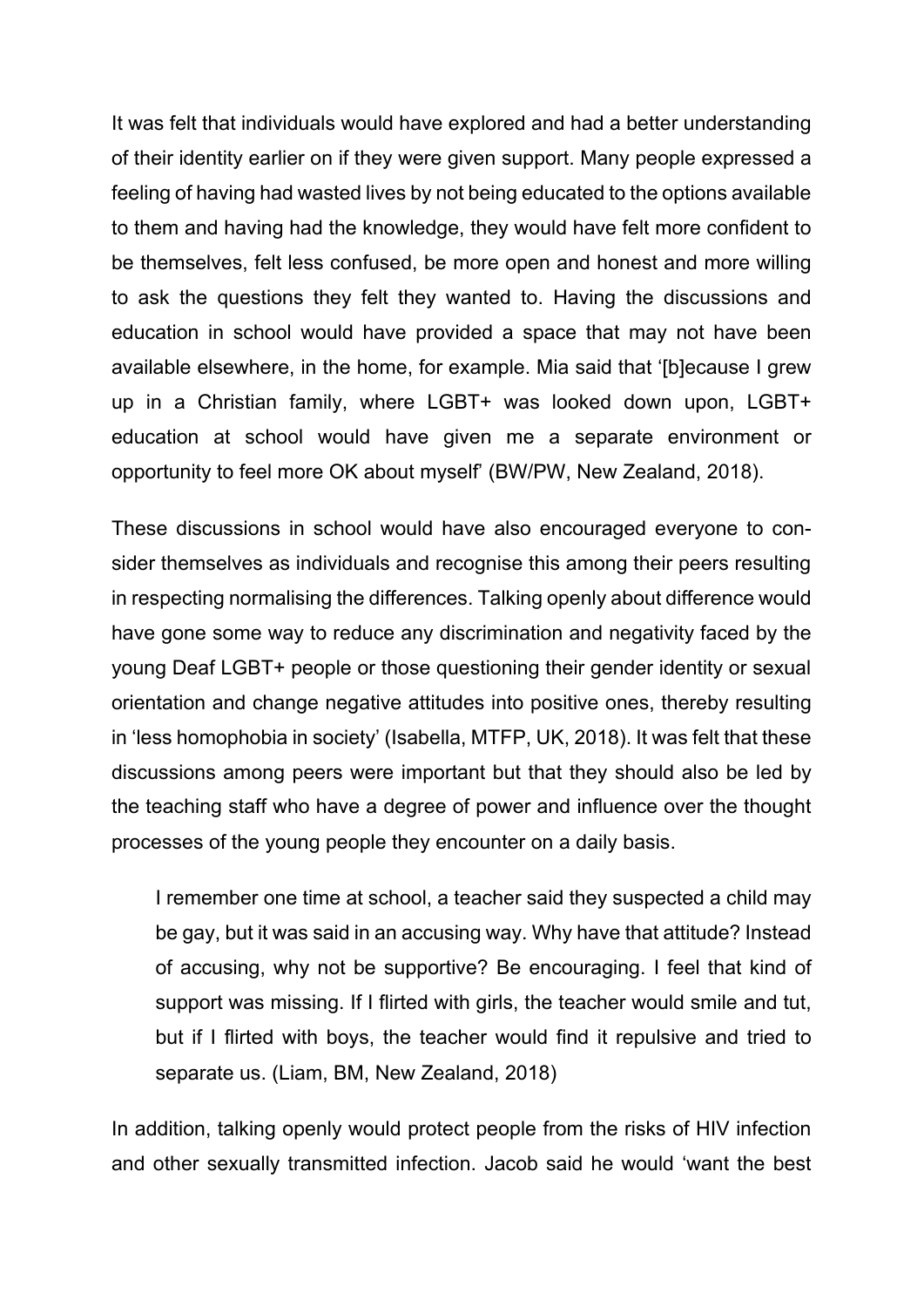safety for pupils/students. Sex education that includes LGBT+ is extremely important and teaches people how to protect themselves' (GM, Ireland, 2018).

As the Deaf LGBT+ community becomes more visible to both the Deaf community and the LGBT+ community, there develops more awareness of the minority within a minority from both perspectives and this creates an enhanced level of acceptance from both the Deaf and hearing communities. Aiden explained this from the Deaf community perspective.

The Deaf community have changed attitudes, I think. Before they would reject gay people… Slowly but surely, the wider Deaf community has seen a change in attitude and they're more accepting of Deaf gay people so that's an achievement, I suppose but that's just something that's happened. That's just developed over time. That's the same in the hearing world. (GM, UK, 2015)

Others also felt that society, in general, was now more accepting of diversity and they felt fortunate to live in such an environment. The increased acceptance of Deaf and LGBT+ people creates a sense that advances in personal and professional lives are increasingly possible. The recognition of cultural markers identified within the sub-group of the Deaf LGBT+ community was also welcomed.

#### *Gay Sign Variation within the Deaf LGBT+ community*

One of the most recognised and distinctive cultural practice within the Deaf gay community is the use of Gay Sign Variation (GSV) (Kleinfeld and Warner, 1996; Leeson, 2005). This not only includes a specific lexicon but also a style of signing which is particularly prevalent with Deaf gay men when used in humorous situations and with drag. GSV echoes Polari, which is, 'put simply, a secret language mainly used by gay men and lesbians, in London and other UK cities with an established gay subculture, in the first 70 or so years of the twentieth century' (Baker, 2002).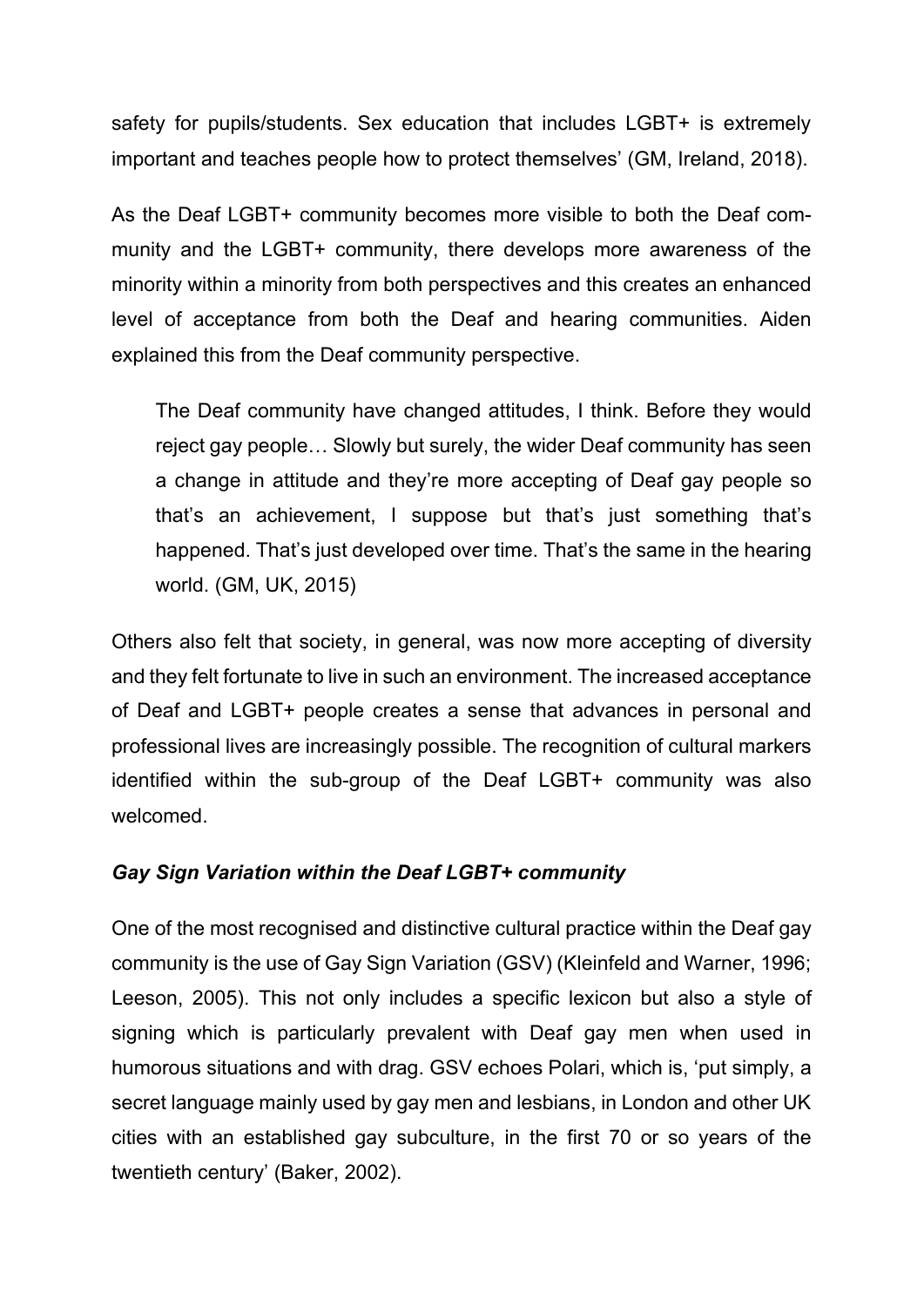Baker explains that Polari was used to construct gay identities, and as Michael explained, 'through friends you pick it up really and you get an under- standing of it because it's quite different to British Sign Language but people use it for humour really' (GM, UK, 2015). GSV has never been officially documented by linguists and is passed on by generally older members of the community who know it and used it when wanting to converse with other gay people without being outed. One research participant shared how he was exposed to GSV and Alex said, 'I was taught GSV and every now and again it would come up. You could use some covert signing which you may use if you were in a group of Deaf people… just in case people are watching' (GM, UK, 2015).

Like Polari, over time and certainly more recently, the use of GSV among young people within the Deaf gay community has reduced somewhat because of the shift in society's acceptance of the LGBT+ community.

I never use it. You don't see it much now. It tends to be the older Deaf gay people who will use GSV. I can't do it myself. I could recognise a few things but most of the hearing community wouldn't understand it. They wouldn't know its usage for example, if they saw it. I say I don't see it much because I'm not looking for it. (Aiden, GM, UK, 2015)

Although GSV is one common feature that can be shared to keep the community connected, something of substance is needed to keep it together in the long term. One motivating reason to stick together is for the purpose of protecting them- selves from instances of homophobia as well as disability discrimination, and this can be achieved by regular contact and meeting up.

#### *The importance of keeping in touch within the Deaf LGBT+ community*

Another cultural marker of the Deaf community, in general, is the tendency to meet up with friends and to support Deaf events regionally, nationally and internationally. This stems from the times when Deaf children were largely educated in boarding schools away from their family, creating strong familial bonds which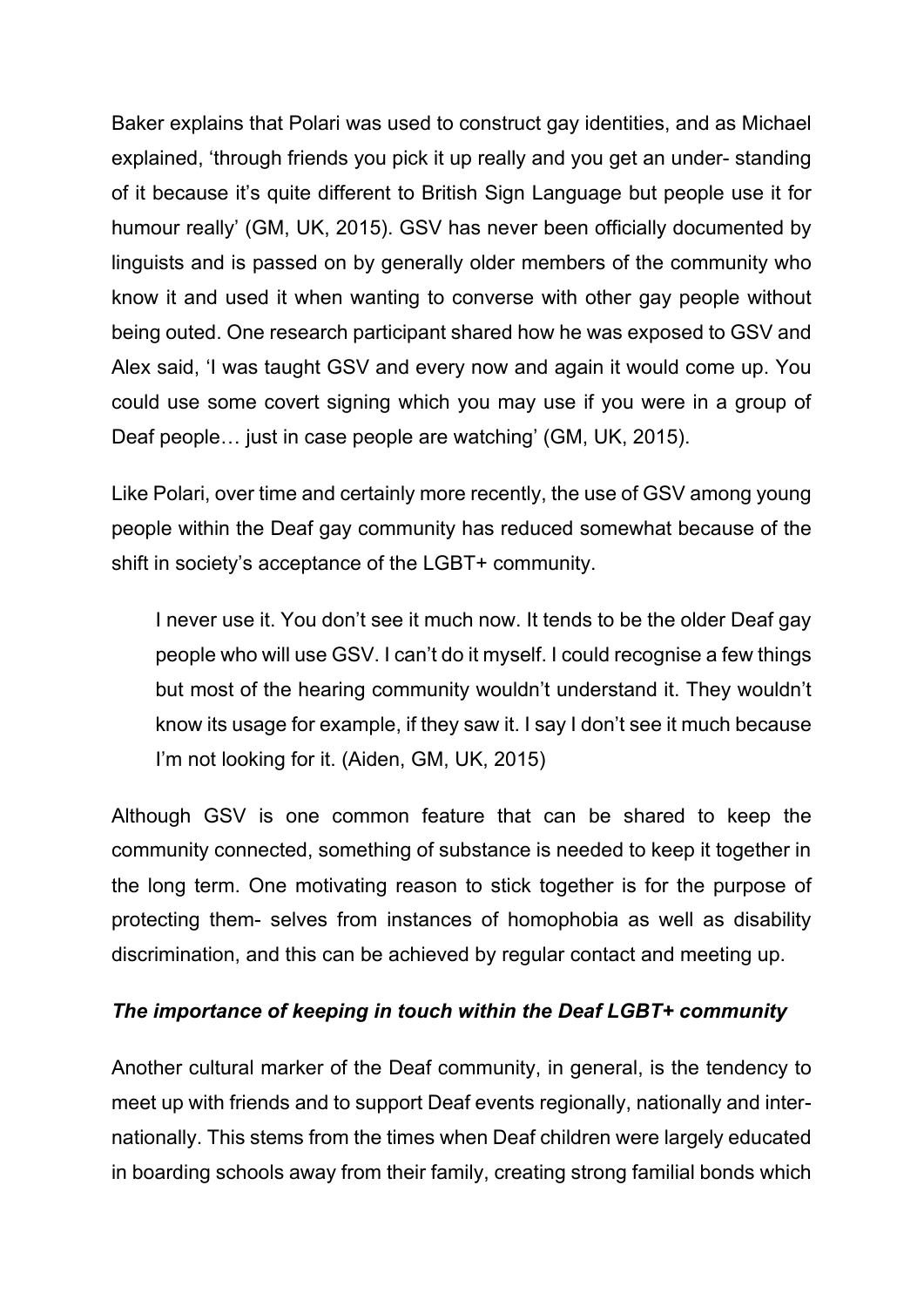would last decades. Upon leaving school, they would be connected to a network of friends based throughout the country. Alex described this as

being together, going to events and planning events all around the UK and maybe Deaf people like to get together with each other. They do arrange events, they do meet up and they do get together with friends. And of course, the Deaf community is very small so you do have friends all around you as a Deaf person and Deaf people travel a lot because when they leave school they keep in touch. The community feels quite strong. I mean, from London you could travel to Scotland quite easily and keep in touch with friends. I think it's different for hearing people. They wouldn't necessarily travel to see people but if you meet a Deaf person for the first time you almost kind of become friends with them and that sticks for life. Of course, the signing is different between north and south and international sign is different so you do have to adjust but it makes the language stronger, I think. (GM, UK, 2015)

This traditionally occurred more frequently in the past because there were many more boarding schools, most of which have now been closed, resulting in Deaf children being educated in units within mainstream schools. In addition, there were not technological advances available as there are today, which allow for greater flexibility to connect through the internet and social media. Ethan recognises this when he says,

[w]hile Deaf people always used to meet at Deaf clubs, this is now not always the case due to Facebook, mobiles etc. It's easy for people to meet in pubs or clubs, when younger [people] had to meet at the Deaf club due to being unable to contact others. (GM, UK, 2015)

Aiden recognised that although technology can enhance community spirit, this larger community feel may be affected because of such technologies: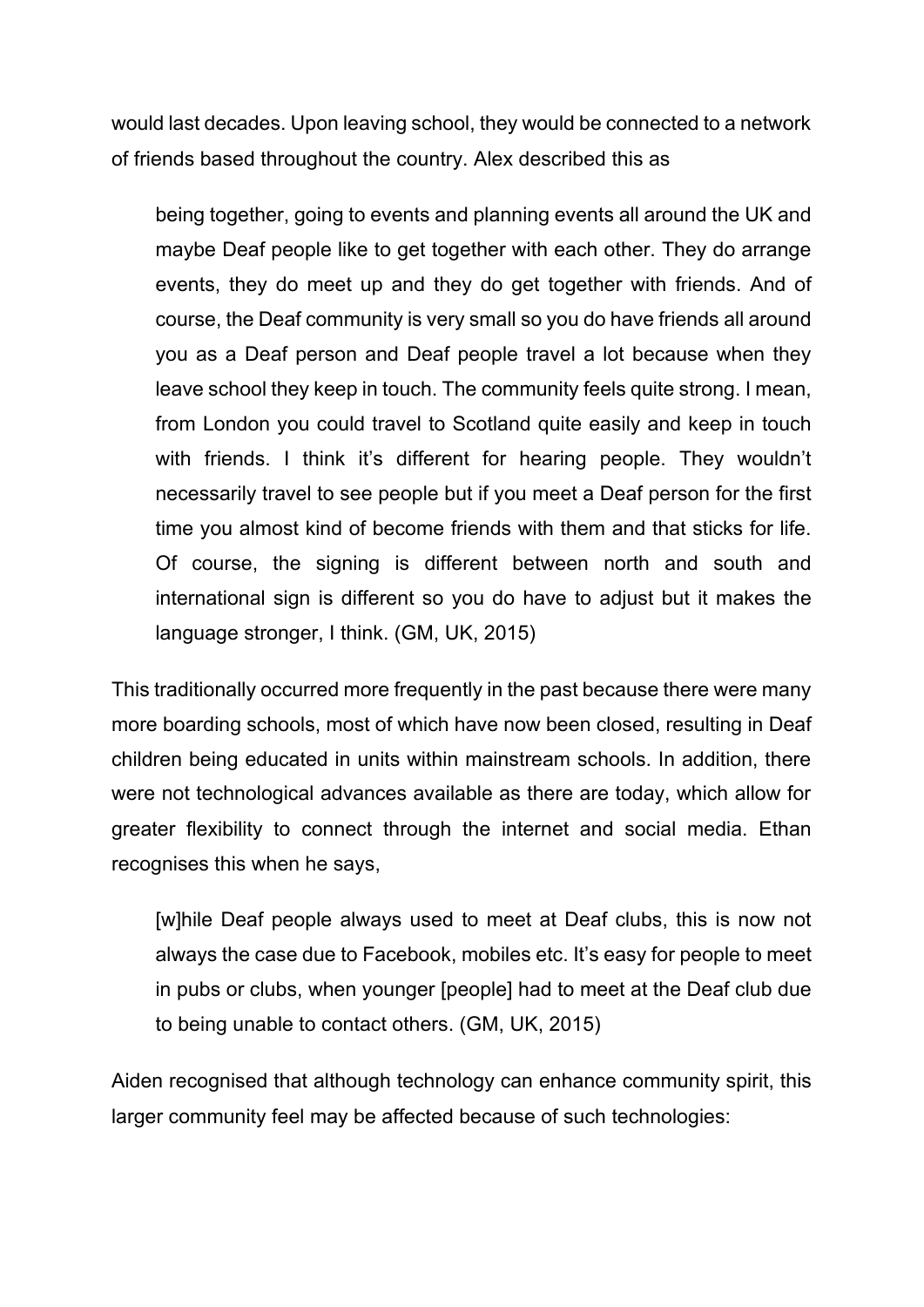Deaf people have their own culture. Things like Deaf clubs. That's part of the culture. There's a lot of evidence of that. Maybe it's less now than before because the community, I feel, is a bit weaker now. I think there is less com- munity feeling. There are less Deaf events happening, I feel. That will affect culture. Cohesion between different groups. When there is one group, you get cohesion but when there are smaller groups, that reduces. You have your own groups of friends don't you. In general, it's a big community. (GM, UK, 2015)

Additionally, due to mainstreaming, several Deaf youths are being brought up without their peers or role models. Therefore, within the Deaf LGBT+ community, the explosion of the internet has meant that Deaf LGBT+ people are more connected to like-minded individuals throughout the UK and the world, where local and international groups are established. Michael described an annual meet- up in Gran Canaria positively when he said:

It's great. A good laugh. You meet loads of different people and you kind of get to know their backgrounds and their cultures from their countries and you get a really good understanding and you can share information and experiences. (GM, UK, 2015)

## **Conclusion**

This chapter has, for the first time, focused specifically on young members of the Deaf LGBT+ community by examining their views and experiences relating to their identity and culture. This was achieved by collecting the views of 21 young members of the Deaf LGBT+ community who chose to partake in research to go some way to fill the gap in knowledge relating to this group within the Deaf and LGBT+ communities. We began by giving some indication of the range of people who provided their views, which is broad and all-encompassing. We gave some background context to the Deaf community, which views itself as sharing a language and culture different to the majority of the society in which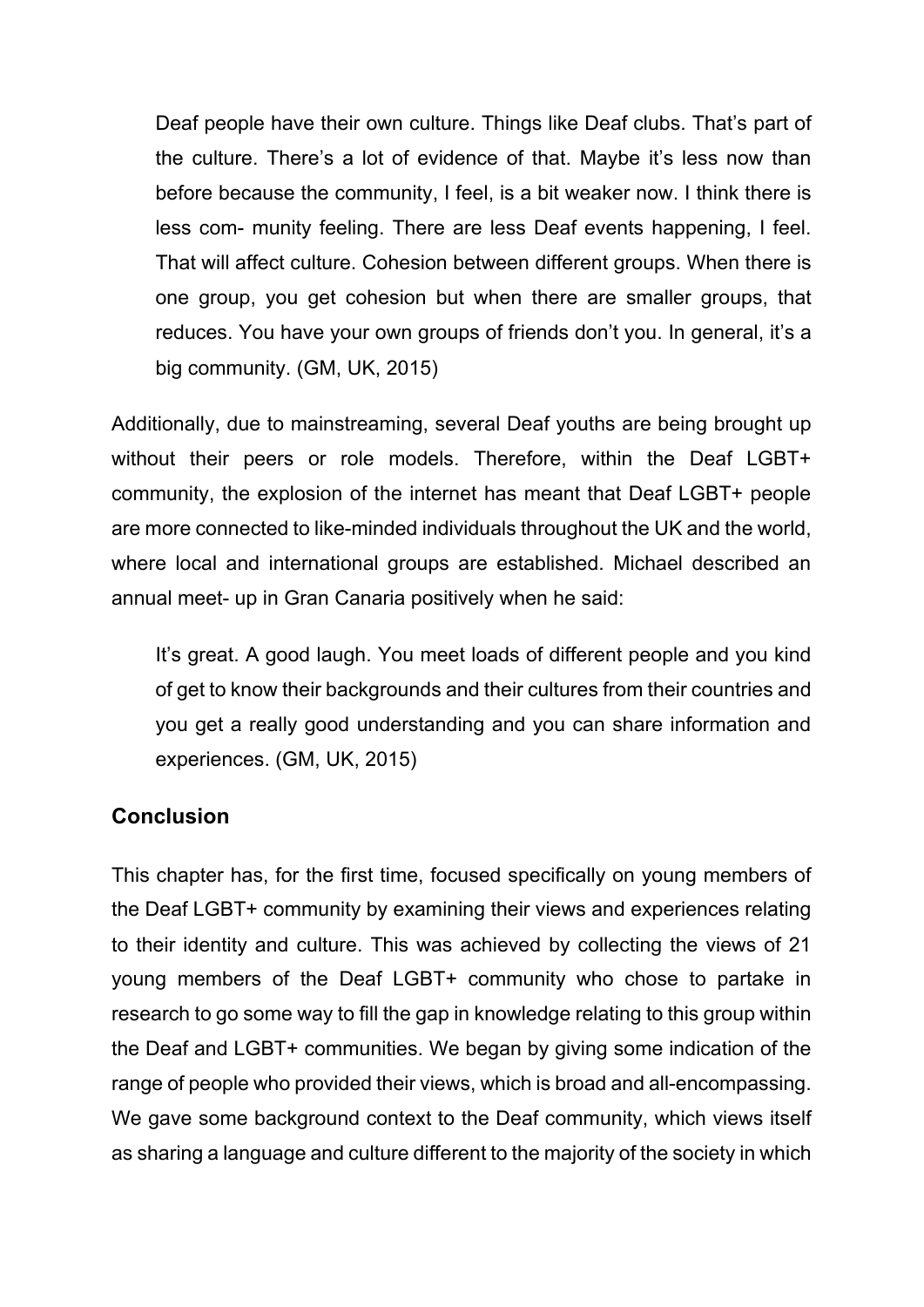they live. We explained how Deaf children often grow up in familial settings which are different to them, where friends and family often do not fully understand the situation they are faced with regarding the almost separate worlds they inhabit, which we appreciate can be a lonely and isolating place to be. We drew parallels with this to the experience young LGBT+ people face when coming to terms with and exploring their gender identity or sexual orientation.

It is only when Deaf LGBT+ people meet other members of the community that they really begin to understand the strong sense of shared experience and begin to feel part of a supportive minority within a minority. It has been important to begin to research the experiences of young Deaf LGBT+ people, and it is hoped further research will develop our understanding of this rich and diverse community.

It is clear that from the responses we received from our participants that whilst society has developed its understanding and attitude towards diversity in recent decades in terms of awareness and activism, there is still a considerable amount of work that needs to be done before Deaf LGBT+ people will feel fully included in society. Lack of intra-cultural awareness seems to be the common factor. The medical profession needs to make sure that parents are provided with all necessary information about raising a Deaf child – the linguistic and cultural aspects of their upbringing – before making decisions that could be seen as invasive and permanent, both physically and emotionally.

LGBT+ services need to reflect on whether their services are fully accessible to all their audiences and take steps in ensuring that they are, by consulting with members of the Deaf community to make sure they are included. The government needs to implement good quality inclusive sexual and relationship education (SRE) in schools. Identity development comes from the experiences young people have and plays a big part in defining who they are as adults. Having inclusive SRE would take them one step further in the process.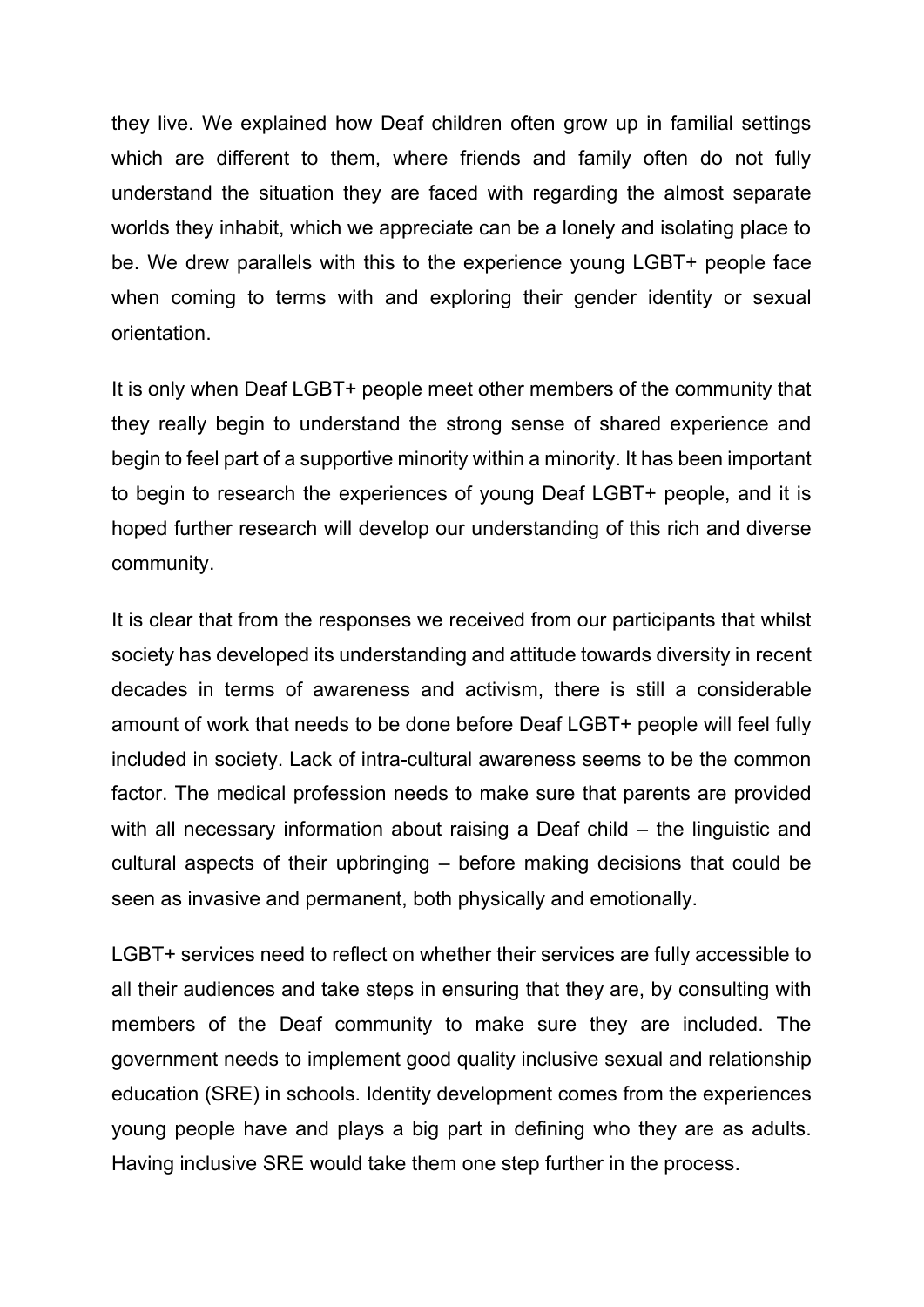The Deaf community should take steps to be more proactive in ensuring that diversity is reflected amongst members of the community, by educating each other and providing a level of exposure using various methods such as media, literature and resources, that the hearing community would not direct and lead on. Additionally, the Deaf community could be more aware of intersectionality and learn how it can be better harnessed for more power and agency.

#### **Notes**

- 1. Some researchers use the lowercase 'deaf' when referring to the audiological condition of not hearing, and the capitalised 'Deaf' when referring to a particular group of deaf people who share a language and a culture. We use 'Deaf' throughout. For more information, please refer to the works of Lucas, 1995; Padden and Humphries, 2009; Woodward, 1989.
- 2. Ableism describes the discrimination or prejudice against people with disabilities. For more information see G. Wolbring. 2008. The politics of ableism. *Devel- opment*, 51(2), 252–258 [Online]. Available at: https://link.springer.com/content/ pdf/10.1057%2Fdev.2008.17.pdf [accessed 13 June 2019].

#### **References**

Baker, P. 2002. *Polari – The Lost Language of Gay Men*. London: Routledge.

- Chong, A. n.d. *Deaf and Gay and Proud to Be Both* | Queer Lapis [Online] Queer Lapis.Available at: www.queerlapis.com/deaf-and-gay-and-proud-to-be-both/ [accessed 8 January 2019].
- Facebook.com. 2018. *Deaf LGBTQ+ UK* [Online]. Available at: www.facebook.com/groups/1644603052253227.
- Gale, N. 2017. Oppression squared: D/deaf and disabled trans experiences in Europe. *Transgender Europe* [Online]. Available at: https://tgeu.org/wp-content/uploads/2018/02/ Oppression-Squared.pdf [accessed 13 June 2019].

Kane, T. 1994. Deaf gay men's culture. In *The Deaf Way*, edited by C. Erting, R. Johnson, D. Smith and B. Snider, 1st ed. Washington, DC: Gallaudet University Press, 483–485

Kleinfeld, M. and Warner, N. 1996. Variation in the deaf community: Gay, lesbian and bisexual signs. In *Multicultural Aspects of Sociolinguistics in Deaf Communities*, edited by C. Lucas. Washington, DC: Gallaudet University Press, 3–35.

Ladd, P. 2003. *Understanding Deaf Culture*. Clevedon: Multilingual Matters.